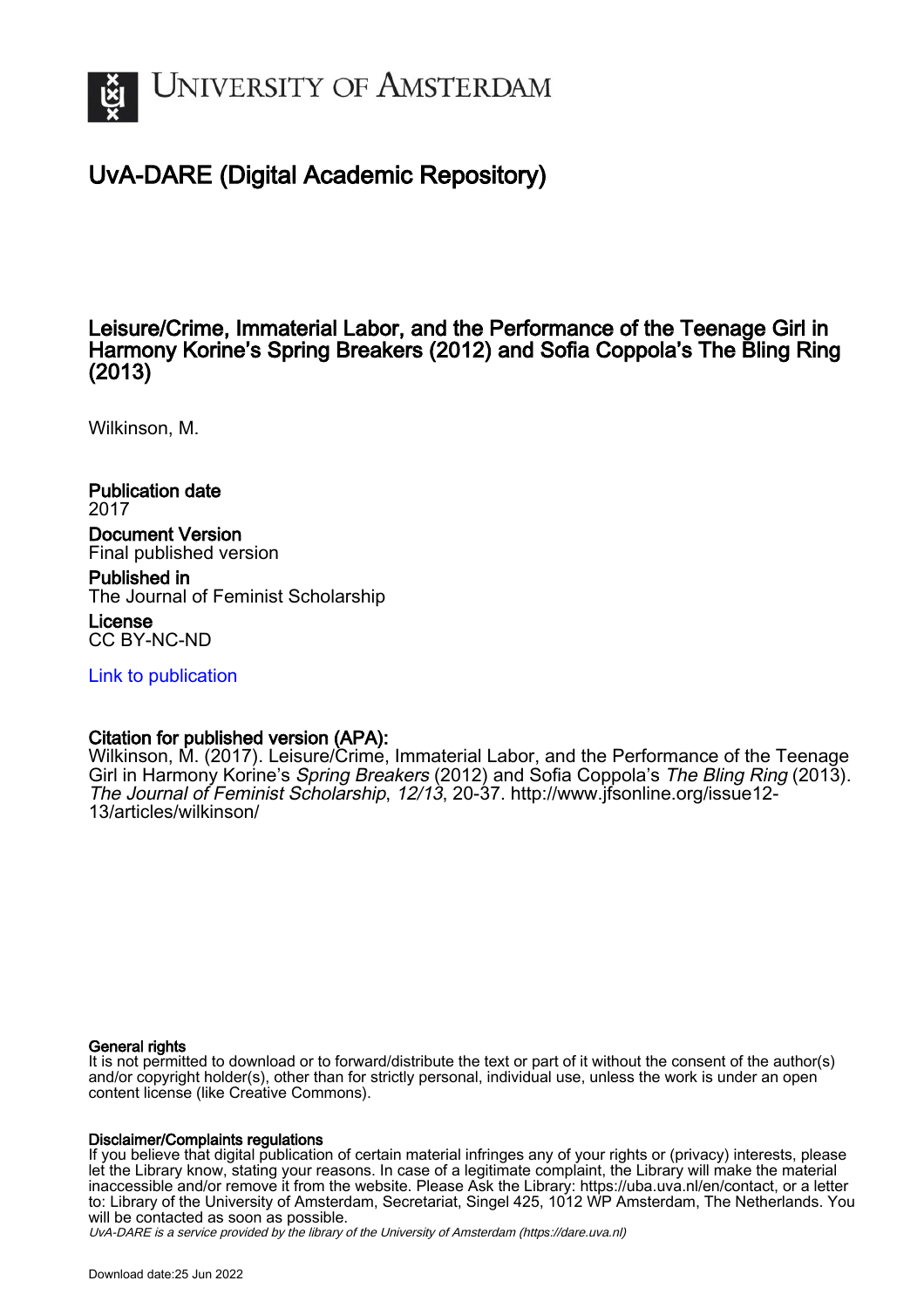# Leisure/Crime, Immaterial Labor, and the Performance of the Teenage Girl in Harmony Korine's *Spring Breakers* (2012) and Sofia Coppola's *The Bling Ring* (2013)

## Maryn Wilkinson, University of Amsterdam

**Abstract:** Harmony Korine's *Spring Breakers* (2012) and Sofia Coppola's *The Bling Ring* (2013) introduced audiences to girls exploring criminal behavior both for and as leisure. The films introduce an idea of leisure/ crime: criminal acts that appear to develop as natural, fruitful extensions of leisure activities, circumnavigating conventional laws of capitalism, yet still allow its actors to access, attain, and consume goods, money, value, and status. Through close analysis of the films' style and character performances, this article proposes that the films and their enactments of leisure/crime in fact offer complex critical commentary on contemporary relations between the representation of teenage girls, notions of performativity, and immaterial labor in the late-capitalist US. Throughout, the girl remains the pivotal figure; by desiring what is and what, in turn, becomes desirable, she shapes the consumer market as much as she is subject or victim to it. Whether or not this allows her to become subversive, or radical enough to undermine the system, remains to be seen, but the films certainly offer plenty of challenging new directions for us to consider along the way.

**Keywords:** leisure/crime, popular culture, American cinema, immaterial labor, feminist film theory, performance, *Spring Breakers*, *The Bling Ring*, Korine (Harmony), Coppola (Sofia)

Copyright by Maryn Wilkinson

Two recent and visually striking films, Harmony Korine's *Spring Breakers* (2012) and Sofia Coppola's *The Bling Ring* (2013), introduce audiences to unexpected stories about girls and guns in the contemporary United States; they present girls exploring criminal behavior both for and as leisure. *Spring Breakers* tells the story of a group of college girls who rob a Chicken Shack to acquire capital for a spring break trip to Florida and, while there, become involved with a drug gang. In *The Bling Ring*, a film inspired by true events, a group of Hollywood teenagers rob celebrities' houses in their spare time. Many critics quickly dismissed both films for their superficiality and "depthlessness" (in line, perhaps, with the typically swift rejection of most popular culture addressing teenage girls). Richard Corliss called *Spring Breakers* "all surface and sham," while John Hanlon wrote it was "a ridiculous, repetitive, empty drama." For Jeffrey Lyles, *The Bling Ring* was "a film as vapid and empty as its subjects and inspiration," and Melissa Anderson argued it was "remote, repetitive … [and] as insubstantial as the reality TV stars name-checked (and burgled) throughout," while Jeff Beck initiated a recurring connection between the two films when he wrote, "*The Bling Ring* is the most superficial film I've seen since *Spring Breakers* earlier this year. There's so little here in the way of substance...."<sup>1</sup> It is my contention, however, that these films—both in spite of and through their apparent shallowness—deliver complex critical commentary on contemporary relations between the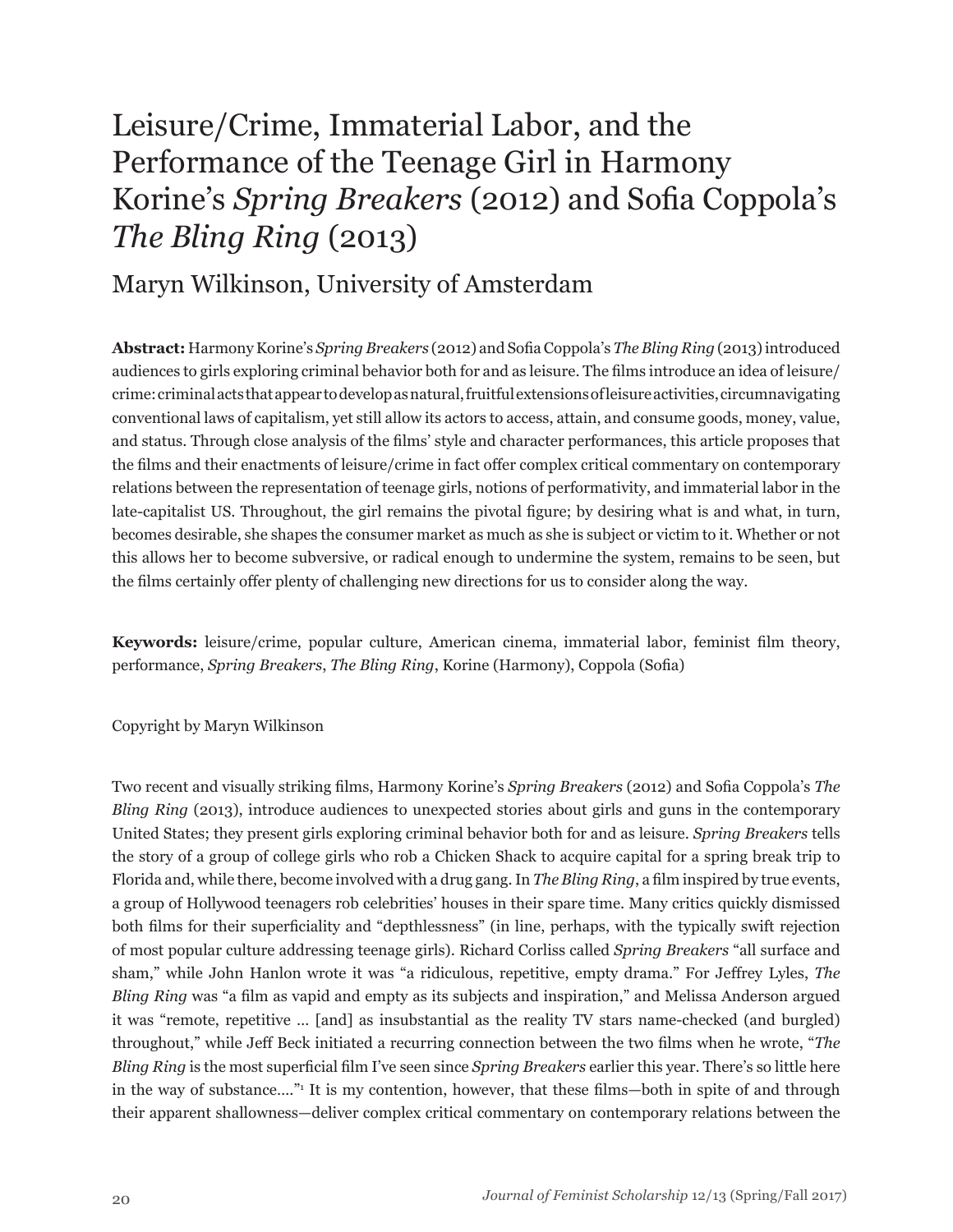representation of teenage girls, notions of performativity, and immaterial labor in the late-capitalist US. By blurring the boundaries between leisure activities and criminal behavior, they present a new idea that I call leisure/crime: criminal acts that appear to develop as natural, fruitful extensions of leisure activities, circumnavigating conventional laws of capitalism, yet still allow its actors to access, attain, and consume goods, money, value, and status.

In both films, the perpetrators of leisure/crimes, importantly, are teenage girls. In this article, I wish to investigate this premise further. I will compare and contrast the two films in order to understand how each iterates its idea of leisure/crime, and why it seems essential that the perpetrators are teenage girls. The aim of this article, therefore, is twofold. By taking a closer look at *Spring Breakers* and *The Bling Ring* as documents of leisure/crime, I will argue that 1) these films, which indeed appear to be about nothing (they are all "surface and sham"), in fact offer complex and nuanced representations of the often invisible forms of immaterial labor valorized by contemporary capitalism; and 2) not only are teenage girls called upon to perform these types of labor, but the representations of teenage girls are made to embody them.

Leisure/crime is deeply rooted in the structure of late capitalism; it relies particularly on its constructions of immaterial labor and general knowledge. The theory of immaterial labor, as argued by Michael Hardt and other theorists of the post-Fordist mode of production, suggests we are now in a time where immaterial labor—labor that does not literally produce "material goods" but social connections, subjectivities, and nonmaterial commodities—creates more value than traditional forms of productive labor.<sup>2</sup> After agriculture and the production of raw materials, and the rise of industry and the manufacture of durable goods, what currently produces most value is service work and the manipulation of information (Hardt 1999, 90). Within this category, Hardt and others include computerized technologies, networked communication, and work that was previously conceived as, or attributed to, affective labor. Affective labor, a distinct category in its original use, was taken up by feminist interventions in the Marxist analysis of work to highlight the often un(der)paid labor of women.<sup>3</sup> It refers to the care and service work, both in the private sphere and the public sector, that revolves around the manipulation of affects, or the steering of tastes and emotions. As a category of labor, it comprises the (re)production of a sense of well-being, ease, and satisfaction, or excitement and passion, through entertainment, labor in the bodily mode, and social communication, as well as the creation of the affects that drive and circulate in cultural sectors such as fashion, the arts, and, importantly, branding and advertising.

This highly performative and affective labor, *Spring Breakers* and *The Bling Ring* suggest, marks the realm of the teenage girl, a figure introduced as both a key shaper and subject of consumer and popular culture. But it is important to understand affective labor here as part of the wider and more general notion of immaterial labor, the labor that, as Maurizio Lazzarato argues, "produces the informational and cultural content of the commodity" (1996, 133). This includes all the "activities involved in defining and fixing cultural and artistic standards, fashions, tastes, norms and public opinion" (133). Immaterial labor demands a process of mass intellectuality and constant self-valorization; a general knowledge that is produced collectively, through communication, productive cooperation and collective learning, which is then taken on by the "subjectivities" it produces, to reproduce that very knowledge (Lazzarato 1996, 134). The films suggest that it is precisely this general knowledge that allows its actors to transgress so easily; to just resituate, extend, and apply that knowledge elsewhere, because it is already theirs for the making, and taking. Immaterial labor is a mode of production that promotes continual innovation and depends upon highly flexible, precarious, and mobile laborers. It sets apart a central role for the culture industries, and specifically online activity, in an increasingly digital environment where value is produced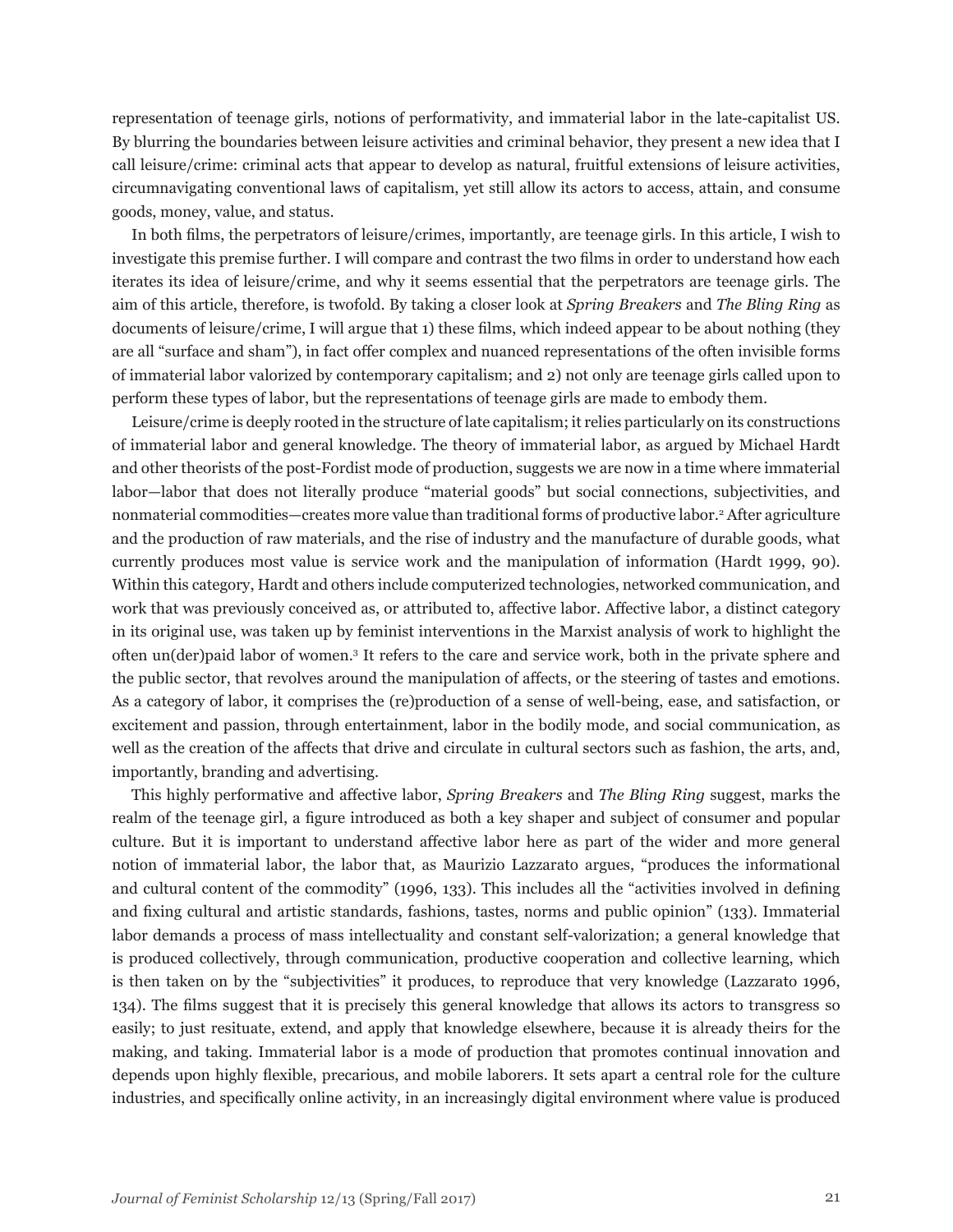24/7 (Crary 2013). As Steven Shaviro suggests, "Capital now demands from workers everything, all the time; our dreams and intuitions, our passions and pastimes, our leisure as well as our work" (2004). And so it seems that these films are asking: If capital reappropriates everything anyway, why can't teenage girls reappropriate certain actions to their advantage?

Both *Spring Breakers* and *The Bling Ring* present a North American landscape fuelled by immaterial labor; its teenage girls are presented as both the ideal objects and subjects of contemporary hyperconsumerism. Driven by their desire for both material and immaterial commodities, they "want things," especially to be able to present themselves to others in a certain light. The films reveal they are willing and, crucially, able to do anything to attain what they desire: luxury items, popularity, fame/celebrity status, money to spend, wild and exuberant holidays, and all sorts of indulgences. The girls strongly conform to American materialist culture and its ideals, but the films suggest this is an environment that corrupts and annihilates traditional values and morals in the process. Although the girls in these films are still at school or college, and therefore do not work in the traditional sense, their worlds and activities are so much infused by the networks of information, communication, and consumption that characterize immaterial labor that they are "naturally" positioned as active agents within it. Their language is one of image, brands, marketing, uncompromised self-gratification (hedonism), of shifting, fleeting gestures and performances, and of highly affective and affected relationships. The exchange and consumption of commodities is essential; these girls are targeted en masse and then "subjectified" as precarious individuals within a predetermined consumer group. Importantly, however, while they may be positioned as individuals, as teenage girls they are entirely monolithic at the same time. Their (free) labor is consistently implored by corporate America (and by social media) to sustain specific enunciations of their identity, which then, in turn, uphold the images of brands and commodities, which then again turn to sustain the enunciations of their broadcast identity, and so on.

This complexity of the representation of the teenage girl in late capitalism owes much of its reading to the Franco-Italian collective Tiqqun's radical text *Preliminary Materials for a Theory of the Young-Girl* (1999). Tiqqun's conception of the symbolic and representational category "Young Girl" is larger than the socially defined actual girl; rather, the Young Girl is a distinct performative cultural role that can incorporate a range of identities. My analysis of the films will show how they enunciate this, and why it may be fruitful to define the teenage girl in terms of plasticity, as Heather Warren-Crow so skilfully and productively does in her book *Girlhood and the Plastic Image* (2014). Moreover, my analysis builds on theoretical paradigms such as feminist film theory and romantic film-philosophy—as proposed by Robert Sinnerbrink (2011a, 2011b)—to enter into a dialogue with these films; to see what they can offer us and how, as important cultural objects, they engage and explore the image of the teenage girl. Through detailed close analysis of the films' workings, of their narrative and stylistic elements, and by way of thinking along with the films, this article investigates the radical potential of what they offer as strategies for girls to both navigate and chart the landscape of late-capitalist America.

This article is comprised of four main sections. The first introduces the narratives of the films. The second section examines the central idea of leisure/crime in each film, in order to reveal how and where the films call upon and reimagine immaterial labor practices. This part has two subsections; it looks at leisure for crime in *Spring Breakers* and leisure as crime in *The Bling Ring*. The third section will look at the role and representation of "the goods" in the films, to examine how and where they position the value and performance of the commodities found at the heart of the leisure/crime. The fourth section will turn to the representations of teenage girls in the films, to see where and how these representations are marked by performativity, and whether or not that performativity carries subversive potential; why is the teenage girl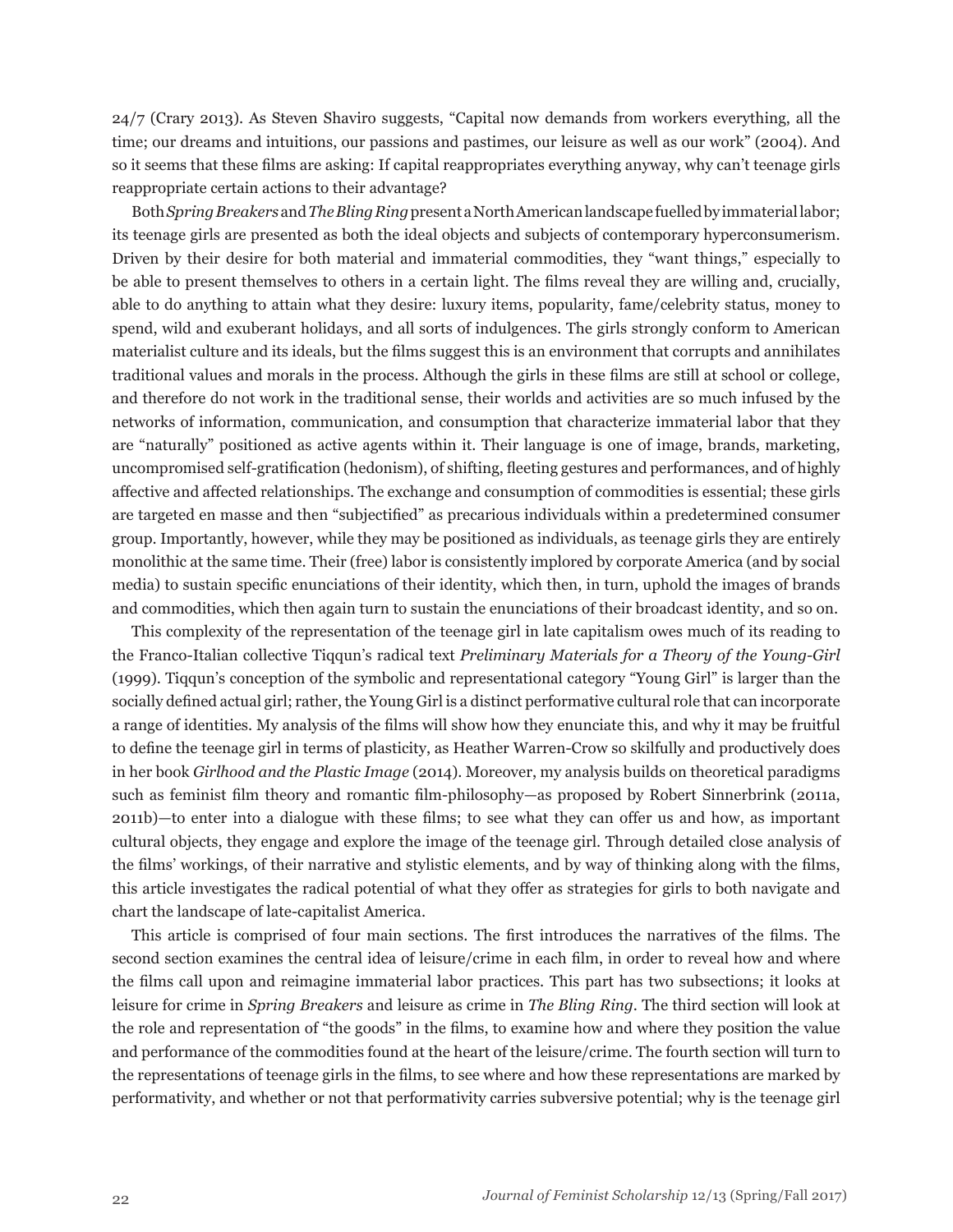a cipher for, or the ideal subject of, leisure/crime? The main point is that these films are not to be dismissed but rather acknowledged for the complexity of the ideas they present, and the ways in which they attempt to critique important tenets of late capitalism and explore the role (representations of) teenage girls play within this landscape.

#### **The Films**

The premise of both films evolves around a group of American girls and their leisure/crime behavior. In Harmony Korine's *Spring Breakers*, we meet four young lower-middle-class girls, Faith (Selena Gomez), Candy (Vanessa Hudgens), Brit (Ashley Benson), and Cotty (Rachel Korine) as they study at college.<sup>4</sup> The group of friends bemoan their "trapped" state: "We really need to get out of here"; "We've been stuck here too long"; "[We] need to see something different," they say, voicing their desire to go to Florida for spring break (the raucous American college tradition that is introduced during the opening credits with all the carnivalesque, "Girls Gone Wild" debauchery it has become associated with in popular media). When their collective funds fall short, three of the girls come up with a quick fix for their plight: they rob a Chicken Shack fast-food restaurant using as their weapons a hammer and squirt guns. Once in Florida, the girls enjoy beach time, drink, take drugs, and party, vowing to keep the fun going with the mantra "Spring Break Forever." After a local rapper and gangster, Alien (James Franco), bails them out of a situational drug arrest, the girls join his gang, and two of them proceed to have sexual relations with him. As their situation becomes increasingly uneasy and begins to escalate, Faith returns home. After being injured in a drive-by shooting by a rival drug dealer, Cotty too leaves. In revenge for Cotty's shooting, Alien, Candy, and Brit decide to murder the rival gang. As they arrive by boat at the gang's compound, Alien is shot dead. The two remaining girls retaliate by massacring everyone in the compound before driving away in the rival drug lord's car.

Sofia Coppola's *The Bling Ring* was inspired by the real events of a band of teenage robbers in Beverly Hills. Their crimes were covered extensively by the media at the time; a *Vanity Fair* article famously inspired Coppola to make a film about the gang (Sales 2010). The film introduces us to a group of bored, privileged Los Angeles high-school girls, Rebecca (Katie Chang), Chloe (Claire Julien), Nicki (Emma Watson), and Sam (Taissa Farmiga) as they adopt the gay "new kid," Marc (Israel Broussard), into their popular clique. A shared love of fashion and celebrities soon evolves into an exclusive friendship when Rebecca suggests she and Marc should "check" unlocked cars and houses in their neighborhood for money, drugs, and other goods. Upon discovering they can use their celebrity-gossip knowledge to find out where celebrities live and when they are out of town, the group begins to hang out at "It Girl" Paris Hilton's house when she is away, taking clothes and valuables with them to show off at parties, in clubs, and on their social media accounts. The group continues to burglarize their favorite celebrities' houses in LA, taking valuables and personal effects, until the media and the police finally catch up with them and they are arrested. After a trial that is extensively covered by the media, some of the group are sent to jail. Their friendships evaporate, as evidenced by their "unfriended" status on social media. Nicki, meanwhile, is shown to turn the media attention to her benefit as she becomes a celebrity herself.

Although the storylines are different, and *Spring Breakers* is significantly more violent and even pornographic than *The Bling Ring*, both films situate their female leads firmly within a mass-mediated, hyperconsumerist North American culture; the girls quote and talk about pop culture, use (social) media throughout, and are presented as being constantly aware of, and actively taking control of (to a relative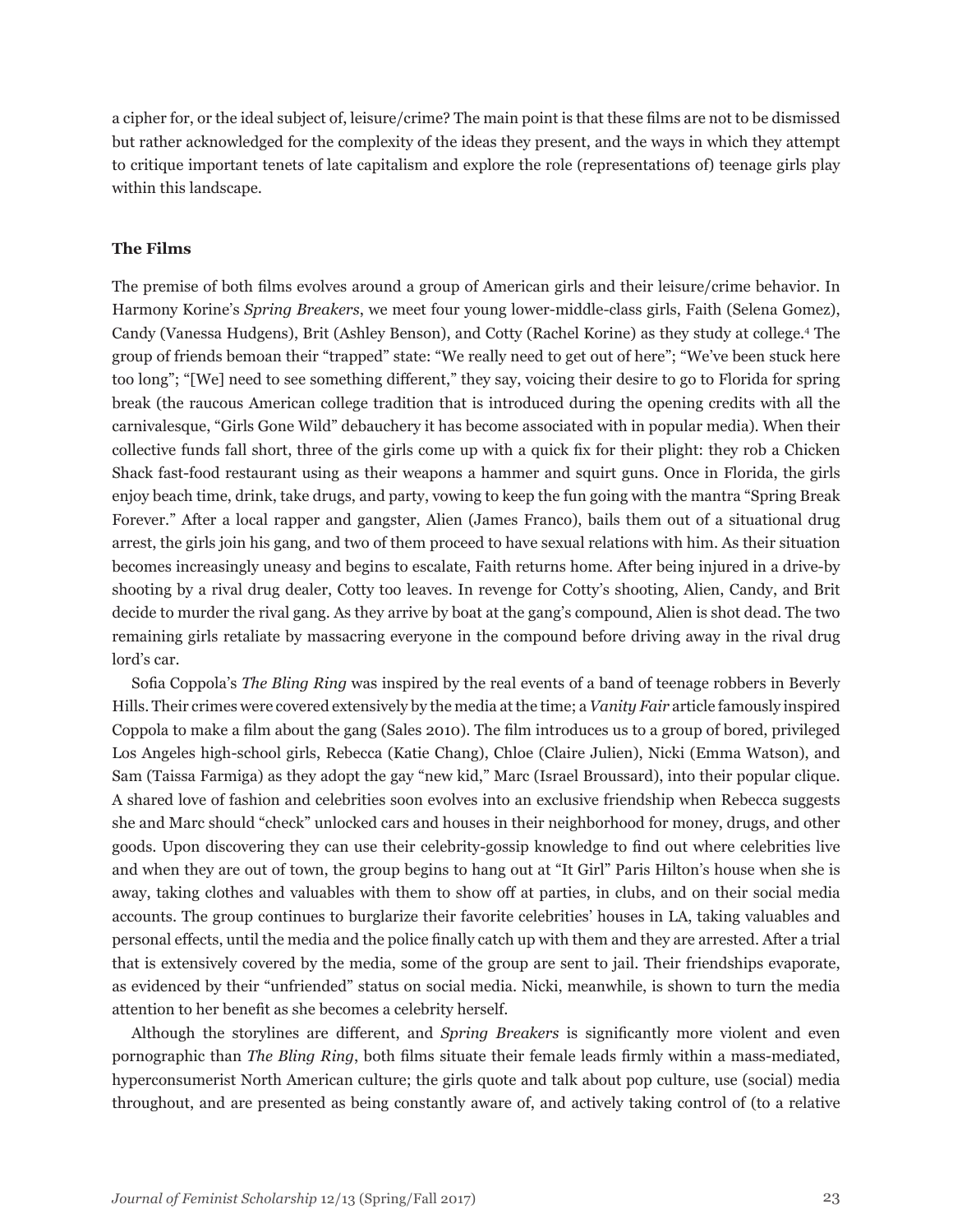degree, within the diegesis), the mediation of their own image through their performances. Importantly, the films themselves mimic such acts; they emulate mass media and pop culture by taking on the style of advertisements, music videos, and social media platforms, and they engage with social media directly (*The Bling Ring* offers the address of a website to follow Nicki at its conclusion). The films appear to mediate and negotiate their own nature (as films) by playing with their own performances. It is precisely this double emphasis on performance, on boundary transgressions and transformation, that crucially highlights the performative nature of leisure/crime in both films, and it is herein, I argue, that the films' critique becomes most evident. By ultimately feeding its audiences the very opium this critique presents as the core of the problem, it blurs the boundaries between perpetrator and victim, between subject and object, and thereby emulates the disappearing lines that have come to characterize immaterial labor and contemporary consumer culture.

#### **Leisure/Crime**

Leisure/crime is defined here as criminal activities that develop "naturally" as extensions of leisure activities, and that allow its actors to access, attain, and consume the goods, power, and imagery they desire. The teen girl protagonists in both films participate in the patterns and behaviors demanded of them by latecapitalist America, and then simply perform these activities elsewhere. Where immaterial labor previously collapsed the boundaries between labor and leisure time, leisure/crime collapses the boundaries between labor, leisure, and crime. In Marx's view on capitalism, class differences are maintained through structural conceptualizations of crime; institutions are invited to reproduce conforming behavior as a form of social control, defining the ruling class as distinct from the working class, and separating the often-ignored white collar crimes from more "serious" crimes, such as burglary, street crime, violence, and so on. This evidences, needless to say, a strong racial dynamic as well, where white perpetrators are treated differently than subjects from other ethnicities (I will come back to this issue in my last section). The "serious" crime is the first in a range of radical acts that the girls in these films appear to reappropriate. The transformative potential of their actions is emphasized right from the start, even if each film enunciates this differently.

#### **Crime-for-Leisure in** *Spring Breakers*

*Spring Breakers* presents its leisure/crime by moving the behavior along a sliding scale, from naughty leisure behavior to committing crime in order to obtain the luxury of leisure, and finally to taking on crime as leisure. The jump from being "naughty girls" for fun and leisure to being "bad girls" as criminals is not big, and is here made to seem natural. We encounter Brit and Candy in a darkened lecture hall where students' faces are lit only by their computer screens. A lecturer talks about slavery and the history of civil rights (the irony presented by this should not escape the viewer). Brit, notably bored, draws a note on her notepad that reads "I Like Penis." After she holds it up to her friend, a giggling Candy draws a giant penis on her own notepad with the words "SPRING BREAK" inside the shaft, which she then pretends to fellate for the viewing pleasure of Brit. This scene introduces the girls as able to transform a public space into a private realm. (Public space has historically been associated with work and private space with leisure; this division was then traditionally further demarcated along gendered lines.) A place for serious lessons becomes one for private, naughty-girl jokes and playfulness, as the girls successfully break away from the computerized setting of their learning environment by resorting to pen and paper. But there is more to this.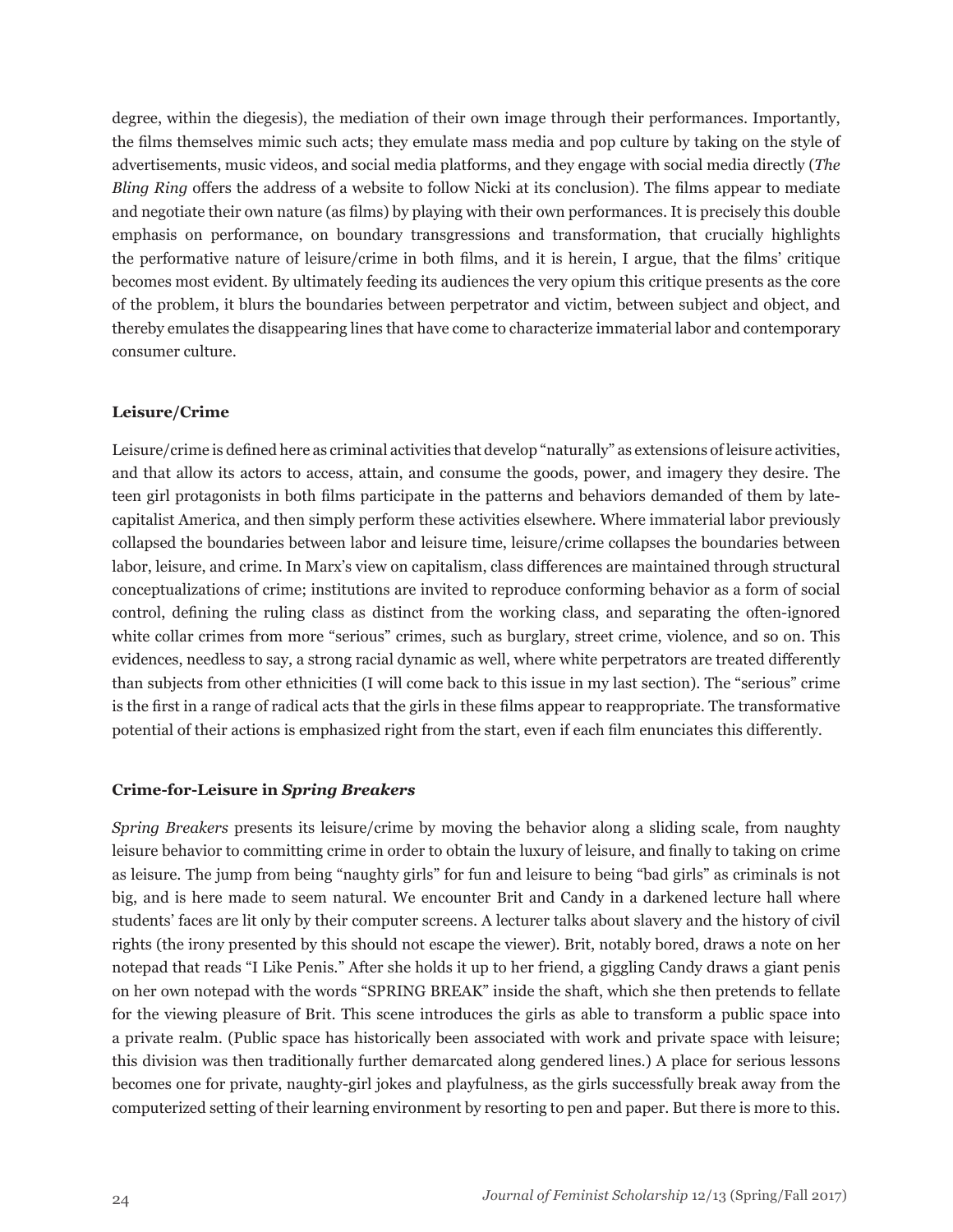The sexual play implied by Candy's performance directly conflates the image of the phallus (and, arguably, the serving of the phallus through pretend fellatio) with their desired commodity of choice, the spring break vacation, marked by the writing inside the shaft of the penis. Here, the film brings the scene into direct connection with its opening montage. The succession of gaudy, highly saturated, and stylized slow-motion shots of college students at a beach, who are drinking, dancing, doing drugs, and going Girls-Gone-Wildstyle naked on spring break—bringing to mind the imagery that Nina Power asserts reduces girls to their breasts (2009, 24)—is brought into play in contrast with the current quiet setting of the two girls in the darkened lecture hall. Their apparent willingness to pursue their own objectification, and their active desire to reenact the media constructions of spring break reiterated here in the performance of the sex act, thus take precedence over their current, passive state as student listeners. The suggestion of moral degradation in each scene informs the other, while simultaneously placing the bodily pleasure we associate with leisure in juxtaposition with the bodily exhaustion (or, in this case, boredom) associated with work.

All of this is made even more complex by that fact that the scene is reminiscent of a famous teen film that addressed the experience and sexual awakening of teenage girls, *Fast Times at Ridgmont High* (1982). (Both *Spring Breakers* and *The Bling Ring* reference teen films and teen-film tropes throughout. These are highly media-literate texts.) In an infamous scene in *Fast Times*, Phoebe Cates and Jennifer Jason Leigh engage in a fellatio lesson in the cafeteria, but their performance is quickly and safely reappropriated to serve the male gaze of teenage boys in the vicinity. The fellatio act in *Spring Breakers* is not only literally "created" (as in conjured up, drawn, and performed) by the girls themselves, but remains within the confines of their own exchange and bemusement (the gaze of the viewer notwithstanding). In other words, while firmly determined by their own sense of play and playfulness (i.e., their leisure), they are both conforming to the subjugation that is expected of their image—or the labor they are expected to perform while actively recreating, or molding, it for themselves. This immediately highlights the rejection of clear, conventional boundaries in more ways than one; by taking on a position between "good" (appropriate) and "bad" (inappropriate) behavior, they are able to break their own boredom and passivity, and clearly pronounce their own desires. It is a scene that conflates and subverts a range of power structures that position the girls as passive objects (from the institutional setting to the popular media imagery of spring break and their sexualized behavior, which is exploited by the film itself as well), but the film insists this is all made ambiguous because it is part of the girls' own exchange, manipulation, and performance.

Such tensions, conflations, and transgressions are used by Korine to illustrate the fluidity between "naughty" leisure and criminal behavior throughout the film; transformation and reappropriation characterize most acts and performances depicted. Brit puts a gun in her mouth at a party (which repeats the earlier pretend act of fellatio), only to reveal it is a squirt gun that contains liquor. The girls exhale marihuana smoke into one another's mouths—a sensual activity that emulates the popular soft-core trope of hetero girl-on-girl kissing (and both is and isn't quite that)—thereby simultaneously reaffirming and repealing (or should I say reclaiming?) established voyeuristic fantasies. In empty, narrow dorm corridors, we see the four girls tumble over one another, dance, and do handstands within the frame of the hallway, laughingly singing words from Nelly's "Hot in Here": "It's getting' hot in here (so hot) / So take off all your clothes / I am gettin' so hot, I wanna take my clothes off." This again blurs the boundaries between leisure and sex, or labor in the bodily mode, and between subject and object. The gender and racial transgressions involved in taking on a male, black voice (I will come back to this in the last section) and parroting misogynist lyrics emphasize the girls' plasticity, and how they transform their environment through play and leisure, making it (temporarily) conducive to their desires. Such scenes underscore the girls' potential to reproduce,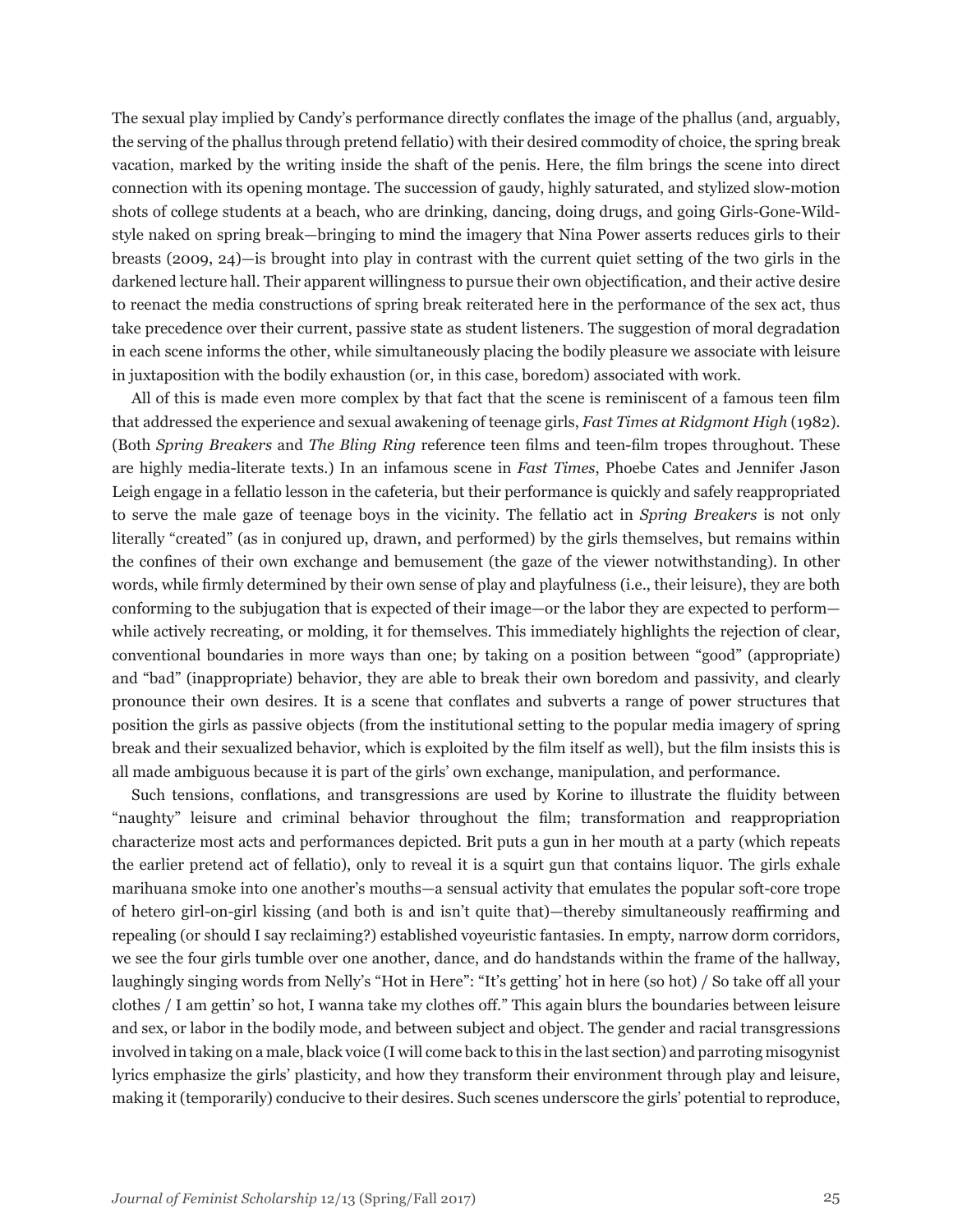transform, and reclaim popular, circulating consumer imagery at their will, while staking through their performance their claim as active consumers and producers of immaterial labor.

The leisure/crime dynamic in *Spring Breakers* becomes violent when Brit and Candy devise a plan to rob the Chicken Shack to get the money the girls need to go on a spring break trip to Florida. They commit a crime to enable their leisure. They present the idea to Cotty while she watches a video-game simulation of a mixed martial arts fight on her iPad—a seamless but notable cutaway amidst several cuts across the axis of action that continually destabilize the classical Hollywood continuity of space and direction in the film, suggesting that, in this world, filmic actions, mediated screens, and simulations flow organically into one another. The layering of screens—a recurring element throughout the film—visually signifies a doubling of illusion, flatness, and mediated performance, and signals what is about to come. Britt and Candy suggest they "borrow" Professor Stephens's El Camino; Stephens is a professor with whom it is implied Cotty is sleeping. The allusion to sex situates the commodity they attain—the car—and validates its exchange in terms of the immaterial labor in the bodily mode. Simply put, Cotty exchanges sex for the right to the car.

The girls are next heard through a nondiegetic voice-over, psyching each other up for the robbery: "We can do this. I know we can. Just fucking pretend like it's a video game. Act like you're in a movie or something!," Candy says repeatedly, her words circulating in the air and on the soundtrack, before the girls rob the Chicken Shack. The act itself is shown in real time from the passenger seat in the getaway car. The three girls are masked in balaclavas and carry squirt guns and a hammer. The camera looks left past Cotty in the driver's seat, as she brings the car around the Chicken Shack, so we observe the action through the frame of her car window, which functions as another screen. The windows of the restaurant are covered in layers of signs that present a painted menu with opening times and a neon sign that reads "Open." The windows frame the action as yet another screen, obstructing a direct view. The crime is thus triply marked as a performance, or simulation, of sorts; we see fragments of what is happening—a gun held to the back of a man's head, for instance, and a hammer hitting a table—through multiple screens on the screen (the camera, the car window, the window of the restaurant). The pop music playing on the car radio and the sounds of the car itself all the while mask the commodification of the action, as well as the violence of the criminal behavior that is orchestrated inside.

The crime is visually presented as an extension of computer game play (just "pretend it's a computer game," says Cotty), or as an extension of leisure, with the motion of the car mimicking a mobile screen, such as that of an iPad. But even more importantly, the action appears underneath several layers of context; it is observed through a car window/screen, through a restaurant window/screen, through the signs on that window/screen, and, let's not forget, on the cinema screen itself. This suggests the act is easily absorbed by and deeply embedded in its environment, and in the world of popular media imagery. The criminal act committed is a "natural" extension of this reality, and of our leisure; our movies, our games, our naughty, playful fantasies and behavior. The gravity of the violence that is being committed is ignored under the pop soundtrack—we remain outside, mere observers of the scenes on multiple screens. (The viewers are made aware of the actual violence more fully later in the film, during a reenactment performed for Faith's benefit, when we see the scene again from her imagined point of view and hear the sounds of the girls' actions.) In this first instance, the viewer shares in the celebratory feeling of the successful heist (the "game level" was successfully completed) when we see the girls drive away with a bag full of money, as they let out exuberant cheers and ecstatic, adrenaline-charged laughter.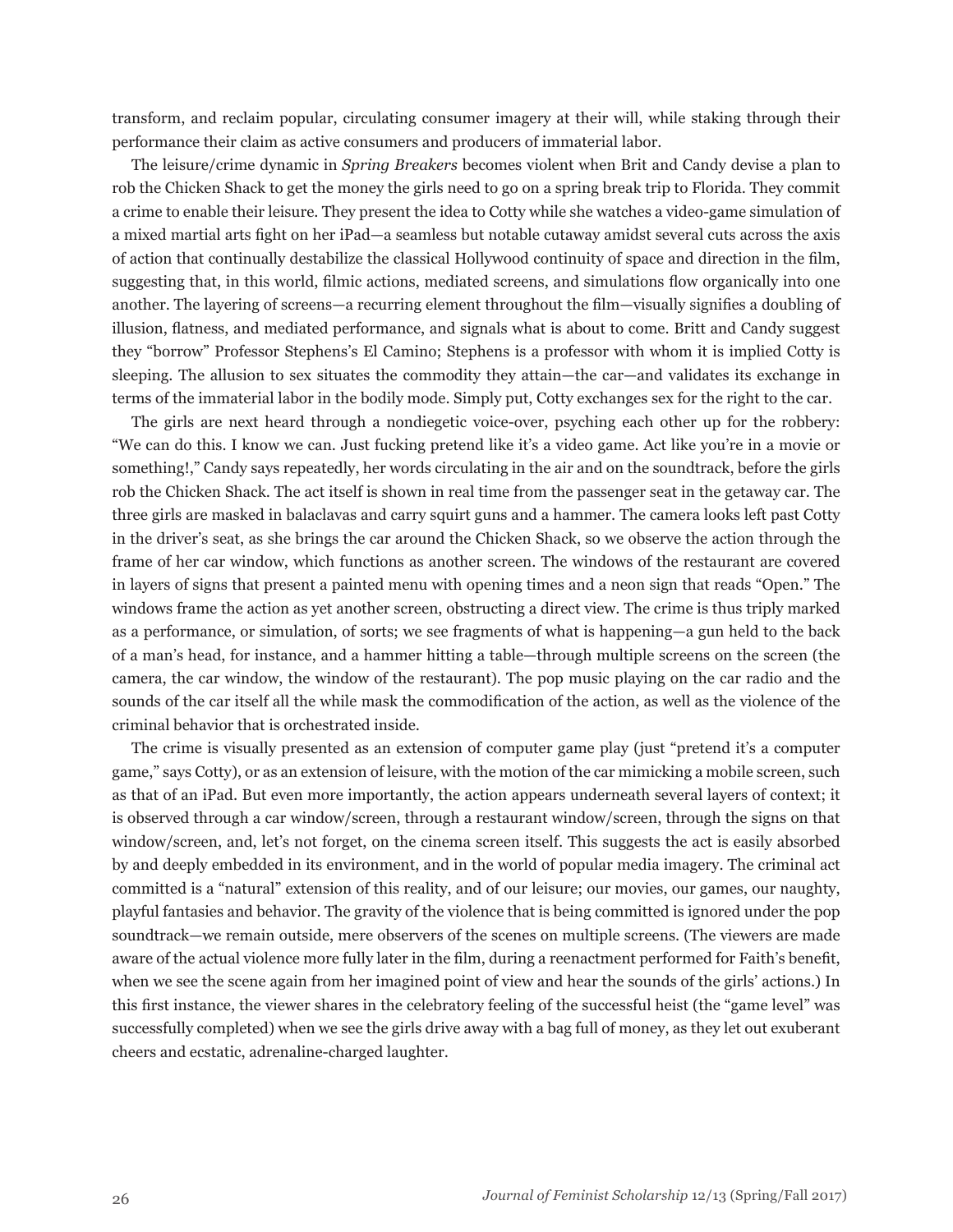#### **Crime-as-Leisure in** *The Bling Ring*

*The Bling Ring* also blurs the boundaries between leisure and crime but in a slightly different way. The film frames leisure/crime as a "natural" component of the North American middle-class teen girl condition, by conflating shopping with criminal behavior right from the start. The film opens with night surveillance footage of a group of teenagers (whose clothes and posture clue us in to their age) as they jump a fence and walk onto private property. The teens are perceptible only as dark silhouettes, avatars, maneuvering within the shadows of an affluent neighborhood. On the soundtrack, a girlish voice exclaims "Let's go shopping!" before loud pop music leads the film into the opening title sequence, a montage of brash close-ups of luxury products (shoes, jewellery, clothes, and so on). This opening connects the high-end consumer goods—the evidence of a "leisurely" activity, a shopping extravaganza—with the surveillance footage that alludes to criminal behavior. The viewer is invited to contemplate the character, appeal, and consequences of shopping without a specific target, shopping for the sake of shopping, shopping for the fun of it, for the colorful, sensuous, naughty (over)indulgence of it, as we are bombarded with image after image of commodities.

After the title sequence, the film flashes back to the start of the story, and we see newcomer and gay high schooler Marc as he meets Rebecca, soon after he is taken on by her group of friends. Bored at a party at Rebecca's house, the two retreat to her room to flip through magazines, exchanging jaded opinions over celebrities' hair and outfits and playing a game of identifying the brands the celebrities are wearing. Rebecca then suggests (as though it were just the next fun thing for them to do): "Let's go check some cars." Outside, in the dark, Rebecca shows Marc what she actually means. They walk down the street and check if car doors are unlocked to take the goods inside: purses, wallets, drugs. The film suggests, then, that looking at images of to-be-desired commodities in magazines easily extends into just taking those actual commodities from unlocked cars; looking at (or desiring) goods leads to stealing. The ease with which fantasies and representations move into "reality" is reminiscent of the way in which layers of screened media lead to actual criminal behavior in *Spring Breakers*. And, as in *Spring Breakers*, this scene sets up *The Bling Ring*'s ethical code: it is not really stealing if we do not see the consequences and if other people "make the mistake" to let themselves be robbed. The threshold where crime begins is fluid and easily transgressed. "It's crazy," Marc remarks, baffled when they find four hundred dollars. "I know. People leave 'em open with credit cards and cash," replies Rebecca as they quickly walk off into the night. The theft strengthens the bond between Marc and Rebecca; the camera literally brings Marc into focus the next day at school, as though he has passed his initiation and is now truly part of the world he has entered. The duo's shared experience and relationship to commodities ferment their actual friendship as well.

As in *Spring Breakers*, one transgression soon leads to another. We next see Marc and Rebecca driving in her car. When Marc asks, "Where are we going?" Rebecca replies, "Wherever we want!" before asking Marc if he knows anyone who is out of town. When Marc reveals that a hot boy he has met up with a couple of times is on holiday, the two drive to the boy's house, find an open door, and wander through the rooms. Again, as Cotty's relationship with her professor leads to the girls' taking his car in *Spring Breakers*, this premise situates the foundation of the leisure/crime in terms of an exchange for performed labor in the bodily mode. Sex, as it is presented here, resides ambiguously somewhere between work and leisure, and in both films opens doors to transgression and appropriation. On top of this, it should be noted that Marc at this stage is permanently grouped in with the girls; he is marked as "one of the girls" by the film. This can perhaps in part be attributed to the feminization of the gay teenage boy by popular media, but also underscores the fact that the category of the "Young Girl" is wider than the socially defined identity of an actual teenage girl may imply.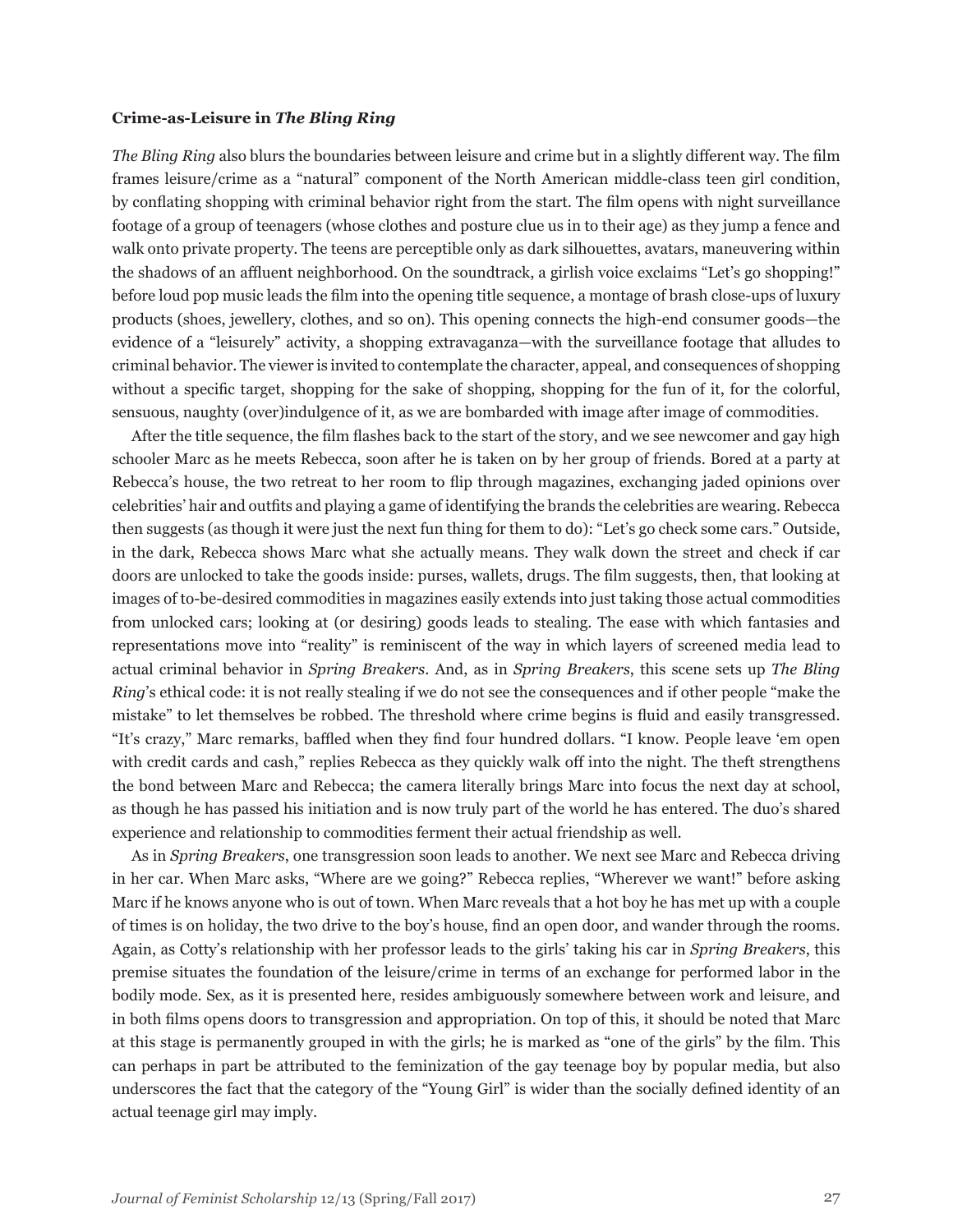Once in the boy's house, Rebecca picks up a bag from a closet (remarking, "It's a Birkin! Lindsay has this one…") and then finds a stash of cash under the bed as well. The next day, the two spend the money they found during an extravagant shopping spree; they try on countless outfits, compliment each other's looks, and purchase a range of designer ensembles, expressing great joy as they do so. Again, the progression of actions here reveals how one activity informs the other. The spotting of brands in celebrity magazines becomes useful knowledge to select the most valuable item to take from an unlocked house, cruising around town (and labor in the bodily mode) turns into breaking and entering, and the stolen money allows the duo to purchase the desired commodities they need to recreate the looks they admired in those same magazines.

The film continues to blur the boundaries between the leisure of shopping and criminal behavior. We soon see Marc at Rebecca's, browsing the internet and noting that Paris Hilton will be hosting a party in Miami. Rebecca suggests they Google where she lives and go see whether she leaves her key under the doormat. She does. During their first few visits to Hilton's house, Marc and Rebecca hang out, lounging on Paris's bed, in her dressing room, and in the nightclub room, and taking only select "fan" items. After boasting about their outings at parties, they invite the rest of their gang of friends, including Chloe, Nicki, and Sam, to join. "Let's go shopping!" says Rebecca upon entering Hilton's house—an exclamation we recognize as a repetition of the opening sequence; both films loop excerpts of dialogue throughout, as though to underscore the cyclical, organic development and influence of one action on another. The sequence that follows, which doubles back to the opening-credit sequence, is highly reminiscent of the shopping-at-the-mall scenes from teen films such as *Valley Girl* (1983), *Clueless* (1995), or *Mean Girls* (2004). By referencing these familiar tropes, the film brings up the playful joy and entertainment we experience from such indulgent sequences, but, importantly here, they are repositioned within a criminal framework. This diffuses the boundaries between the actions. In Paris's house, endless arrays of brightly colored high-end products are shown in close-ups and then tried on, only to be met with the girls' gasping exclamations of joy as they list off the brands: "Look at all the Louboutins! Chanel! It's Hervé Leger! They're Rolexes! It's a Birkin! That's sooo cute! That would look so good on you!" And, "Oh, that's totally my color!"

Through their constructions of leisure/crime, both films place emphasis on the general knowledge that circulates within immaterial labor. It is because these teenage girls know how to shop, how to play video games, how to act in films, how to model, how to Google, and how to identify which commodities are desirable, it is implied that they also instinctively know how to rob and commit crimes. The settings, Los Angeles (a city of super wealth and celebrity) in *The Bling Ring* and Florida in *Spring Breakers*, inform the girls' actions; their level of privilege suggests they have enough but desire even more partly because of their context. There is an extent to which the teenagers in both films are just slightly outside or marginalized, because of their class, in relation to the socioeconomic position they want. This slight marginalization is significant in understanding their motives and the leisure aspect of the crime, and it simultaneously "naturalizes" the crime's emergence. The didactic powers brought forth by immaterial labor can, and will, be easily reproduced by its targets, in particular collectively, and then repositioned elsewhere. Not only that, but because these actions appear to extend so naturally from leisure activities, their criminal implications become somewhat undone. Morality becomes a moot point in these films; desiring the commodity and getting one's hands on it is the superlative exchange.

Both films offer a solid critique of capitalism; they raise provocative questions about the nature of celebrity and self-gratification, and about the narcissistic, indulgent debaucheries of the affluent, by extension commenting on the incessant violent appropriations of capitalism itself. The capitalist class appropriates value from the working class in an established process of legalized stealing. So if this structural function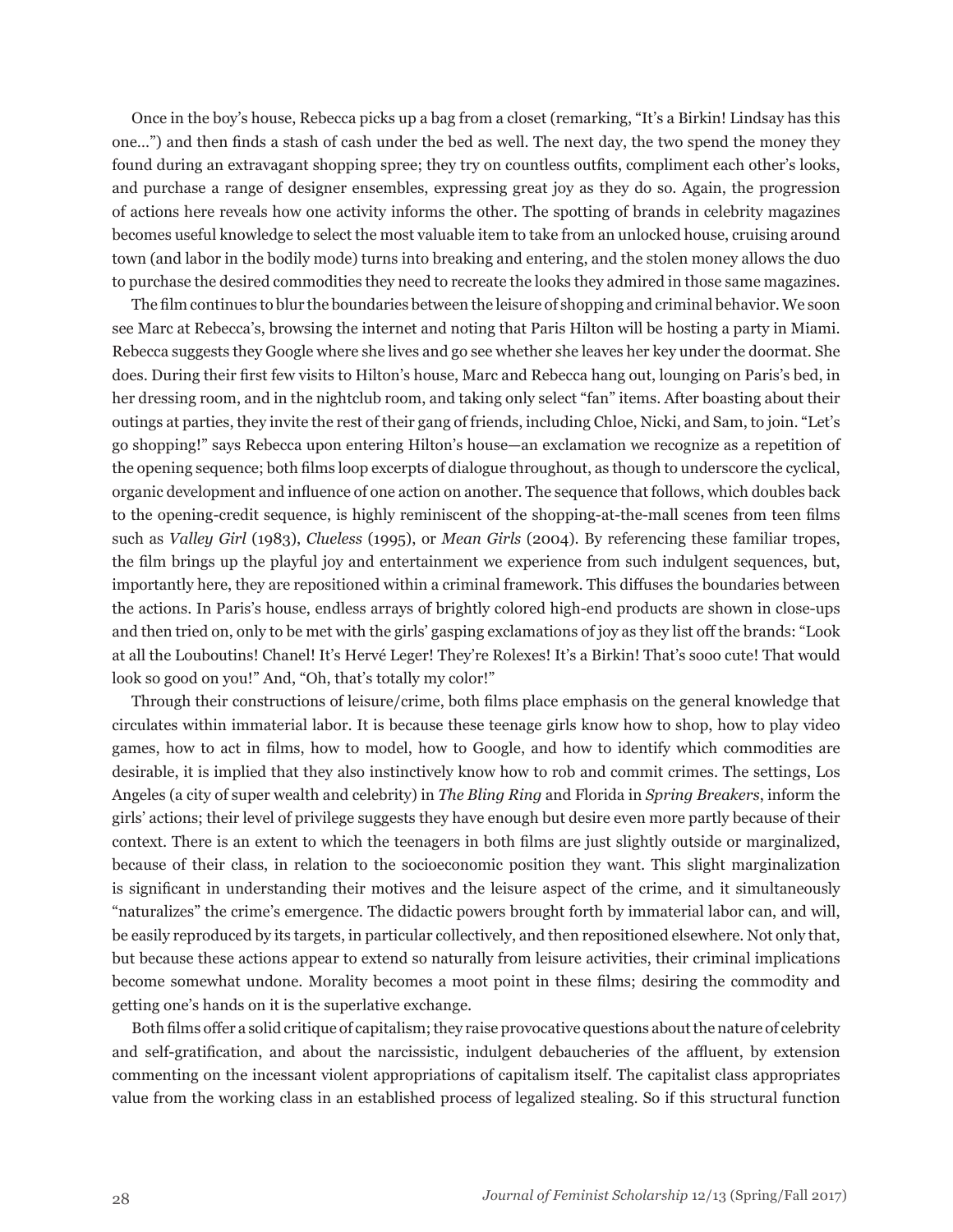of capitalism is already a criminal activity, which hides the corrupting exploitation of labor within it, then the girls' theft is mere reappropriation. The boundaries between labor, crime, and leisure have long been blurred. The leisure/crime actions of the girls in these films merely reappropriate the exploitation as such.

Korine and Coppola both present the leisure/crime acts as transgressive and as emerging slowly; they are not rooted directly in malice or delinquency and cannot easily be condemned as such. Rather, they are rooted in the play and leisure activities that currently produce surplus value for capital under the conditions of immaterial labor, ultimately sustaining these conditions. The teens are not paid for their knowledge, for their free immaterial labor (let alone their labor in the bodily mode), or compensated for the value they (re)produce by desiring the commodities they desire. Therefore, it could be suggested that it is in accordance with the terms set by the capitalist system that they attain the commodities and luxuries they pursue. In other words, leisure/crime cannot entirely be read in terms of subversive commentary, or as "radical acts" that emphasize the shifting boundaries of white-collar crime. What is needed for these teen girl agents to reproduce what is imposed upon them (to desire what they are asked to desire) is presented here as though it should belong to them; as though it already, rightfully, does. Their ease of attaining these commodities further underscores their entitlement—as "heirs" of the white ruling class—and ultimately upholds the system more than rejects it. The leisure/crimes in *Spring Breakers* and *The Bling Ring* are never met with any real obstruction or moral consequence; the teenage culprits, still removed from an adult world fraught with responsibility, are never shown to be genuinely remorseful, or "truly" criminal, even when they kill. They are either not punished at all or only mildly, and the films present their actions (and the consequences of these actions) from such detached points of view that they somehow seem to reside beyond stern judgement. These actions appear to us, on the surface, as expectable transformative acts in the contemporary North American capitalist system; no longer a threat from the outside, but naturally vested within it.

#### **The Goods**

*Spring Breakers* and *The Bling Ring* place leisure/crime at the heart of American capitalism. Both films offer something of a critique yet ultimately uphold the very notions of hedonism, materialism, and consumption they appear to condemn by reproducing the value of the material objects that leisure/crime pursues. But what happens to the material, to the tangible commodities, inside these performances that so strongly reside within the bounds of immaterial labor? I would suggest that the films position the material commodities themselves in terms of the performative and emphasize the immaterial character they take on, or the roles they play, in these fictive landscapes; the films suggest that symbolic value supersedes all other value. Commodity fetishism in *The Bling Ring* can only be fulfilled by direct mimesis; these teens don't want a blouse like Paris's, i.e., the same one she wears; they want the actual one she wears, with the aura of celebrity or symbolic value it carries. The girls in *Spring Breakers* don't want to just take a break, or any spring break, they want the "Spring Break" that mass-media entertainment has promoted and promised them would be theirs.

Both films critique and play with this fetishization by name-checking commodities throughout, in what Amy Taubin describes as the "most delirious product placement ever" (Taubin 2013). In his infamous "Look at all my shit!" monologue—a scene that is equal parts *MTV Cribs* and Jay Gatsby—Alien, the "wigga" drug dealer with his "borrowed black-gangster signifiers" (Taubin 2013), proudly shows off his possessions to Candy and Brit. He shows them his weapons, his video of *Scarface* ("that's on repeat"), his Calvin Klein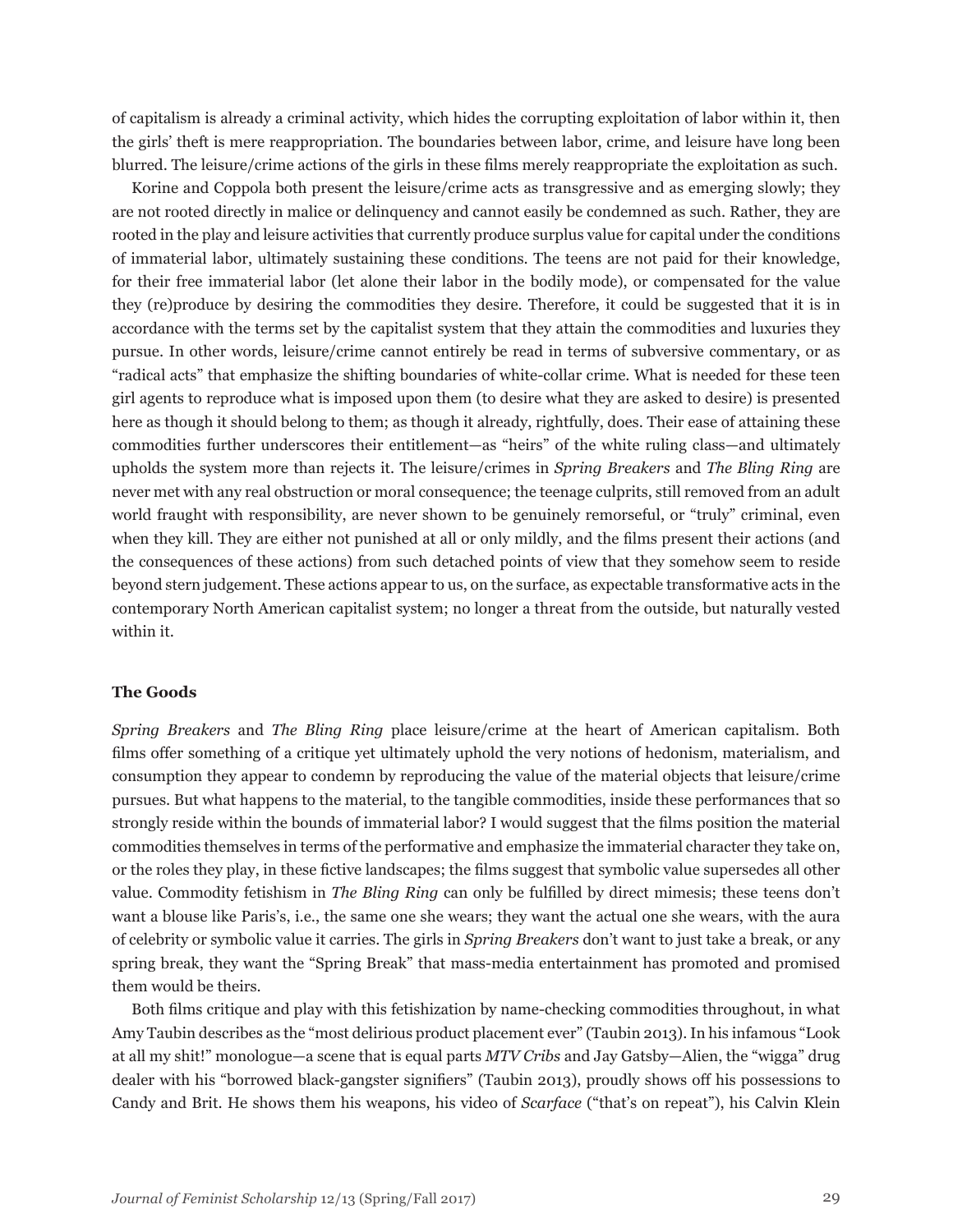colognes (Escape and Be), his blue Kool-Aid, his bed that looks like an art piece, and his nunchukus. The girls squeal with delight at every item. The stuff is seductive: after introducing himself through his possessions—his commodities—Alien and the girls make out. The commodities are positioned as an integral part of his appealing, seductive image and mediate the sex act. Their function is not necessarily of material or use value, but rather resides in their images and the connotations they carry—power and success in hip hop, gangster, martial arts, and *MTV Cribs* cultures.

The girls in *The Bling Ring* also call commodities by their proper names (listing brands such as Louis Vuitton, Chanel, and Dolce and Gabbana in the "shopping scene" at Paris Hilton's house, for instance) and are delighted by these brands and their place in popular culture; the bag they saw was, after all, the same Birkin that Lindsay (Lohan) had. These commodities are desired for what they are (exclusive, highend commodities), but, much more importantly, they are desired for their symbolic value, for how they relate to the images of fame and celebrity that the girls consume through popular media. The films present commodities as desired above all for their image and reputation, for the roles they play in the mass media and may play again within networks of images and popular imaginaries.

This is a more complex idea than it at first appears to be. The original value of the commodity is upheld its aura remains intact—but at the same time the content of the commodity (its function, its actual purpose) is shifted, and its value is positioned elsewhere. The material is overtaken by its image, by its immaterial value. In *Spring Breakers*, Brit professes that she loves money because "it looks so beautiful, it makes her pussy wet and her tits look bigger." This description ignores the dollar bill's monetary value and consumer power, and underscores instead the key role it plays in Brit's performance, her sexuality, and her labor in the bodily mode. In a later scene, the girls roll around on Alien's bed, caressing dollar bills and holding them tightly to their bodies in the way they might caress or hold a lover, and they experiment with the different looks that holding guns might take in specific scenarios. This scene upholds stereotypical fantasies and voyeurism—the image of half-naked girls rolling on a bed littered with money and guns positions them solidly as objects of the male gaze (Mulvey 1975)—but the ironic distance that is created by the exaggerated mise-en-scène, with the girls giggling as they smell and admire the money and guns in all the looks these objects might offer them, suggests that the performative qualities of both the girls and the goods dominate here.

The aesthetic slippages between "the real" and "representation" in *Spring Breakers* ultimately undermine both the girls' agency and the consequences of their crimes. The girls' (relative) power, achieved through their manipulation of the image, is, in the end, to be taken only at face value. Throughout the film, they gain no real power or money themselves. The guns they handle are either fake props, like the squirt guns that dispense liquor, or guns that are transformed into props for sexual play (a revisioning that Alien corroborates when he sucks off the girls' guns as their pretend penises), or actual guns whose shots and deadly consequences are erased, however, by the stylistic elements of the film. There may be extreme violence and murder at the end of *Spring Breakers*, but we do not see the actual blood of the bloodshed. The final scene (which, it must be noted, displays troubling racial dynamics, since it is basically a black vs. white shootout, with the white girls and Alien trespassing on the black gang's turf) renders the film itself transformed. The camera walks with the girls into the house at eye level, the neon colors of the girls' bikinis glowing in black light, as music and a monologue of one of the girls describing the utopia of spring break overtake any diegetic sounds on the soundtrack. The film itself, in its conclusion, becomes a music video, or a video game. Victims quickly drop to the ground like faceless renderings, without any signs of bloodshed, and, as we walk with the girls through the house, their hands with guns are held high and pointed forward,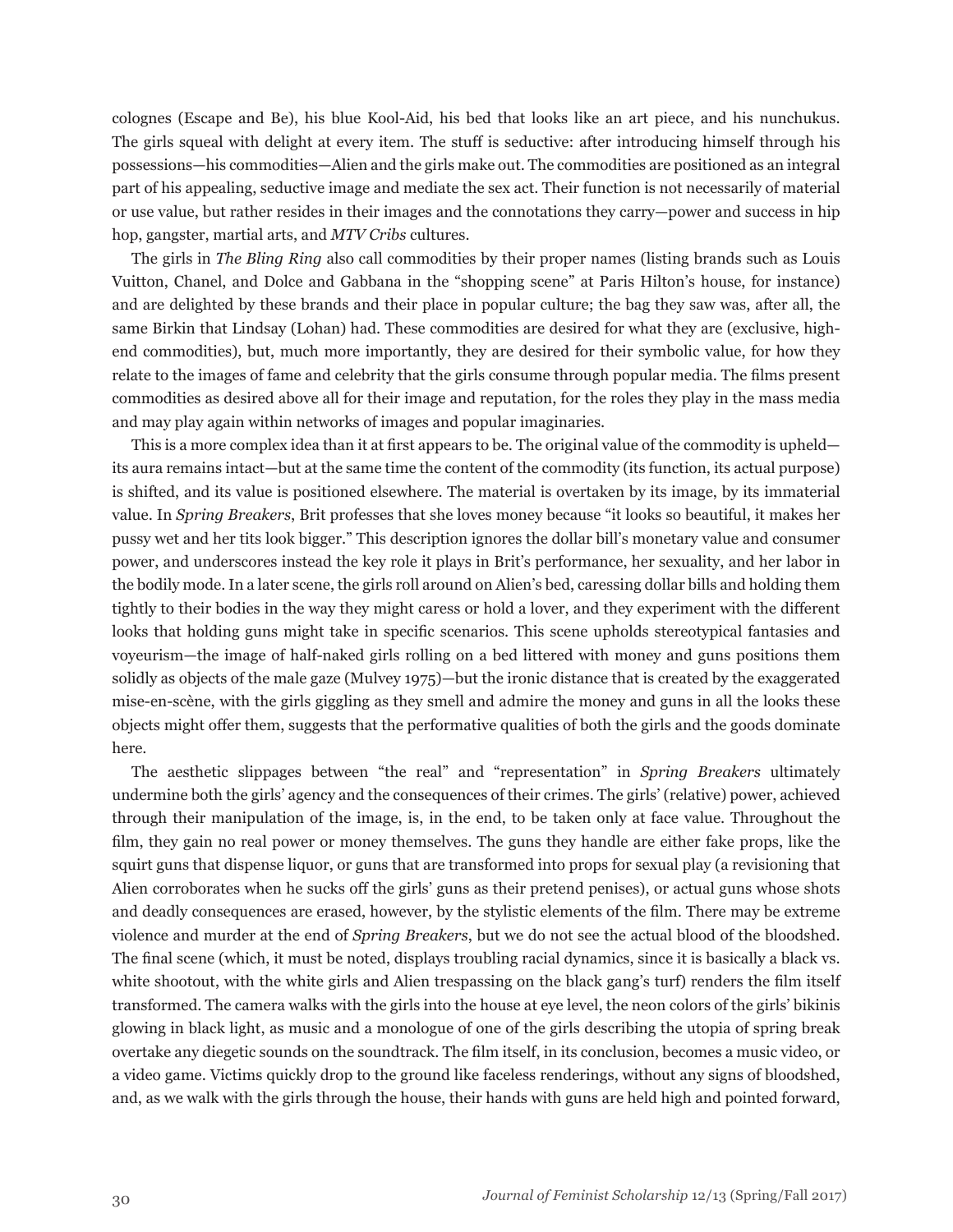like in a first-person-shooter video game. The highly stylized visual aesthetic and slow motion of this final sequence of *Spring Breakers* undermine the impact of any "real" violent consequences of the killings, and maintain the action instead as one of simulation and image. Any actual accumulation of wealth, power, or success remains virtual within the scope of what the girls themselves are playing with; a mere part of the performance, of the leisure/crime, a mere part of the immaterial labor that is being performed.

In *The Bling Ring*, the commodities are also marked by their performative qualities; the gun the girls find at a celebrity's house is incorporated in a lovers' playacting, only to go off randomly in the air and be promptly laughed away. Like the guns in *Spring Breakers*, it is ultimately "for show" and rendered relatively inconsequential. The excess of celebrities' designer goods that the group collects are stowed away under beds and in a grandmother's attic, or resold for a fraction of their monetary value; a box of Rolexes is sold to a club owner under price ("Aren't they worth a lot more?" Marc asks) and designer bags are resold in Venice Beach for fifty dollars, right next to the fakes. In this context, it does not even matter whether or not the goods are "real"; in terms of their image, they are the same as the fakes. The commodities star in the girls' self-promotion and self-branding. The products are merely "selfied" once, as it were—briefly shown off at school, at a party, or on Facebook—to secure and promote a specific subjectified image before they are discarded. The goods in these exchanges become hollow, superficial props that serve to bolster the immaterial labor that the girls perform. The (material) function of the commodities carries no weight; these symbolic goods are fluid and transitory, like the girls themselves, or at least as they are figured within the language of late capitalism.

The repositioning of commodities in both films reflects some contemporary tensions between ownership, access, and exchange, and situates these tensions alongside the girls' reappropriation of behaviors, actions, and performances. This can be taken one step further, since the crimes in these films target prebought, second-hand goods; luxury items that were already purchased by someone else, money that had already exchanged hands in prior transactions, turf (and/or vehicles) that another drug lord previously claimed as his own. *Spring Breakers* and *The Bling Ring* both depict a sort of renegade "sharing culture," where commodities, now defined by their symbolic value, are kept in fluid circulation through second-hand ownerships networks. As Shaviro suggests in his reading of Paolo Virno's *A Grammar of the Multitude* (2004), sharing cultures undermine corporate interests and capital accumulation. In Virno's terms, the girls' leisure/crimes can be read as "civil disobedience" or a possible "exit" from late capitalism, since they "shift the grounds of social activity elsewhere" (Shaviro 2004). For Shaviro, "downloading or exchanging mp3s is a low-key example of what Virno recommends." One may ask whether goods exchanged under the conditions of immaterial labor, especially when resold between teens at a fraction of their value (as when the girls in *The Bling Ring* resell designer bags right next to fakes), do indeed undermine the system by circumnavigating the surplus value corporate companies normally take for profit. I would argue that it is possible to read such acts as subversive. Similarly, for that matter, the taking and repurposing of vapid excess goods from Paris Hilton's house, where they are present in such an abundance that they are, as implied, not even missed initially, undermines patterns of ownership. There is a sense of ingenuity to the girls' actions here, in how they get what they want through and as an extension of play, leisure, and consumption. Their acts of reappropriation reflect the shifting boundaries between ownership and theft within contemporary popular culture at large. As Shaviro suggests, this is so "[j]ust as hip hop producers are most original and creative when they work with—rework—samples drawn from prior songs. *Property [itself] is [now] theft*" (emphasis added).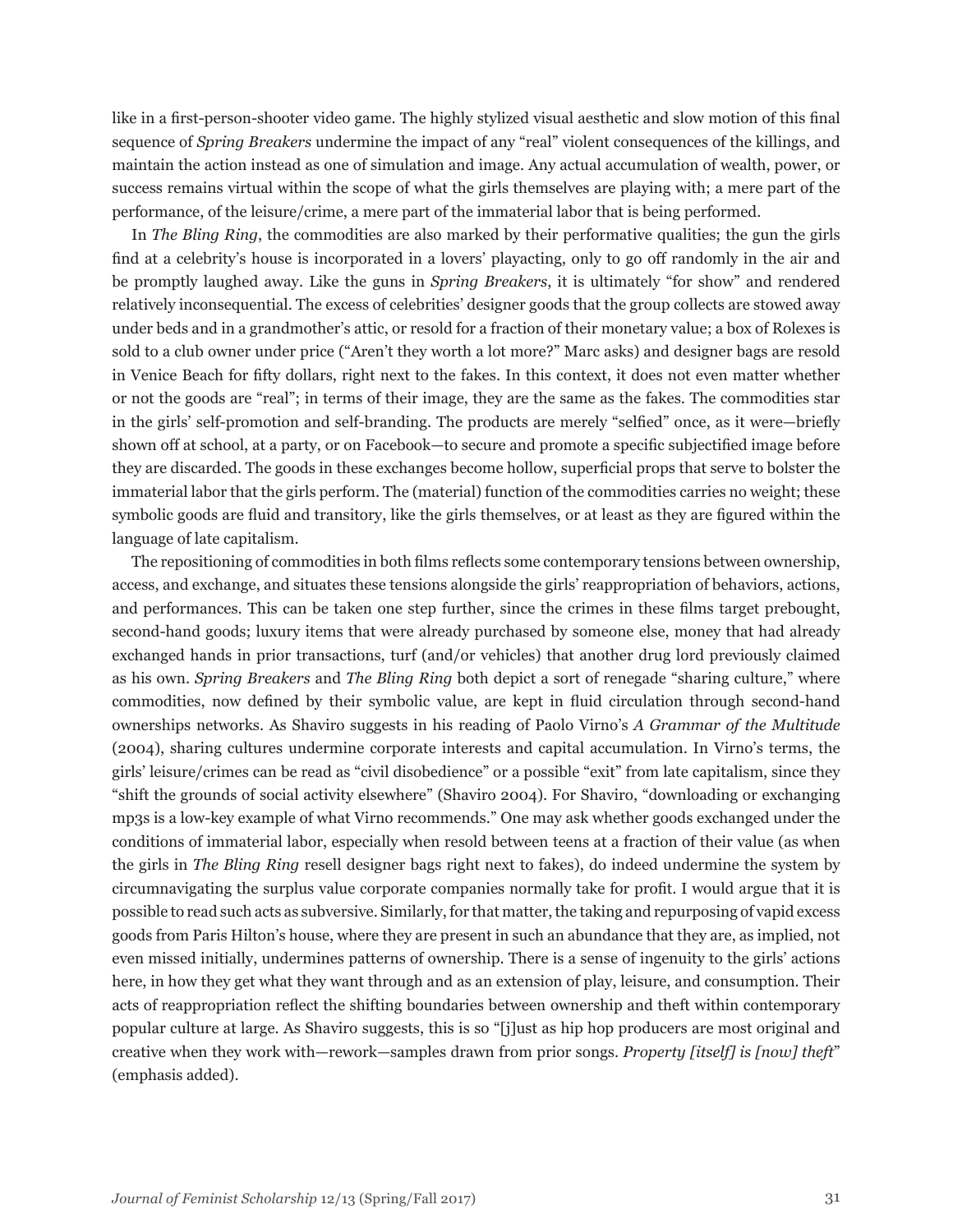Ultimately, however, the actions presented in these films do maintain the value of the goods. The films promote and reproduce the brands and specific commodities as to be desired, both within and outside the filmic text. Yet, in the process, their value is shown as having shifted into a different network; the symbolic value of the goods within the image factory of immaterial labor is what matters here.

#### **The Girls**

In both films, the girl protagonists are avatars for shifting, contradictory, and transgressive commodities and forms of labor. Defined by their perennial becoming—they are en route to "becoming woman" through experimentation, learning, failure, and various phases of self-creation and affirmation—these adolescent girls defy and destabilize categorization in generative ways. In American popular culture, representations of teenage girls have been permitted to embody contradictory characteristics and to perform a wide range of transgressions: from tomboy behavior and cross-dressing to sexualized childlike innocence and play; from loudly voicing judgments and manipulating their peers to trying on different styles and levels of femininity or promiscuity at every whim (from abstinence to kissing other girls, without, necessarily, "setting" a matronly or queer identity) and to internalizing prospective male desire, pleasing their own mirror image, and so on. These qualities of the teenage girl on film are both explored and exploited in *Spring Breakers* and *The Bling Ring*; both films repeatedly play with, and expand on, the teen-film genre by recalling and stretching certain narrative tropes and style elements (like the visualizations of the shopping sequences or the teen speak in *The Bling Ring* and the naughty lecture hall behavior or the song and dance sequences in *Spring Breakers*). Both films appropriate well-worn tropes from the teen-movie genre and take them in new directions. This mirrors what the girls do with the stolen goods in *The Bling Ring* and what the girls do with mass-media (especially music-video and video-game) imagery in *Spring Breakers*.

The transgressive character of the teenage girl crucially informs the development of leisure/crime in these films, and the self-promotion that ensues, because the character both demands and allows for that kind of transformation. Both *Spring Breakers* and *The Bling Ring* push the volatility of their girls to the extreme. The girls in these films are unstable, unpredictable, elusive—even bulletproof, or immortal. In both films, as previously mentioned, the girls escape truly dire fate, partly perhaps because the narratives suggest that as teenagers they cannot be fully held accountable for their actions, but partly as well because their characters are presented as fluid, plastic, ungraspable. As the earlier description of the opening scenes of the films has shown, the actions of the girls evolve and shift along the surface: moving and adapting from one context to the next, transforming spaces, adjusting and reclaiming their positions within power structures, disrupting expected codes of conduct, and, at times, undermining the traditional modes of production that produce surplus value for capital (by exchanging and repurposing commodities). These actions can be marked as the girls' agency, and this agency pivots on their status as borderline, transgressive figures in popular representation.

But the films underscore the fluidity of the girls by coding them as performing throughout. Both films constantly emphasize how the girls change their personalities and looks, how they adapt to different situations and perform a wide range of characters within pocket storylines, when the viewer is made privy to the fact that the girls are performing different roles. In *Spring Breakers*, for instance, we see the girls enagage in explicit acts of sexual display, drink, and take drugs at parties in Florida, but the corresponding voice-overs reveal that they are telling their mothers and grandmothers over the phone that "this is a such a spiritual place … we are totally safe … we have found ourselves here … and are just meeting the nicest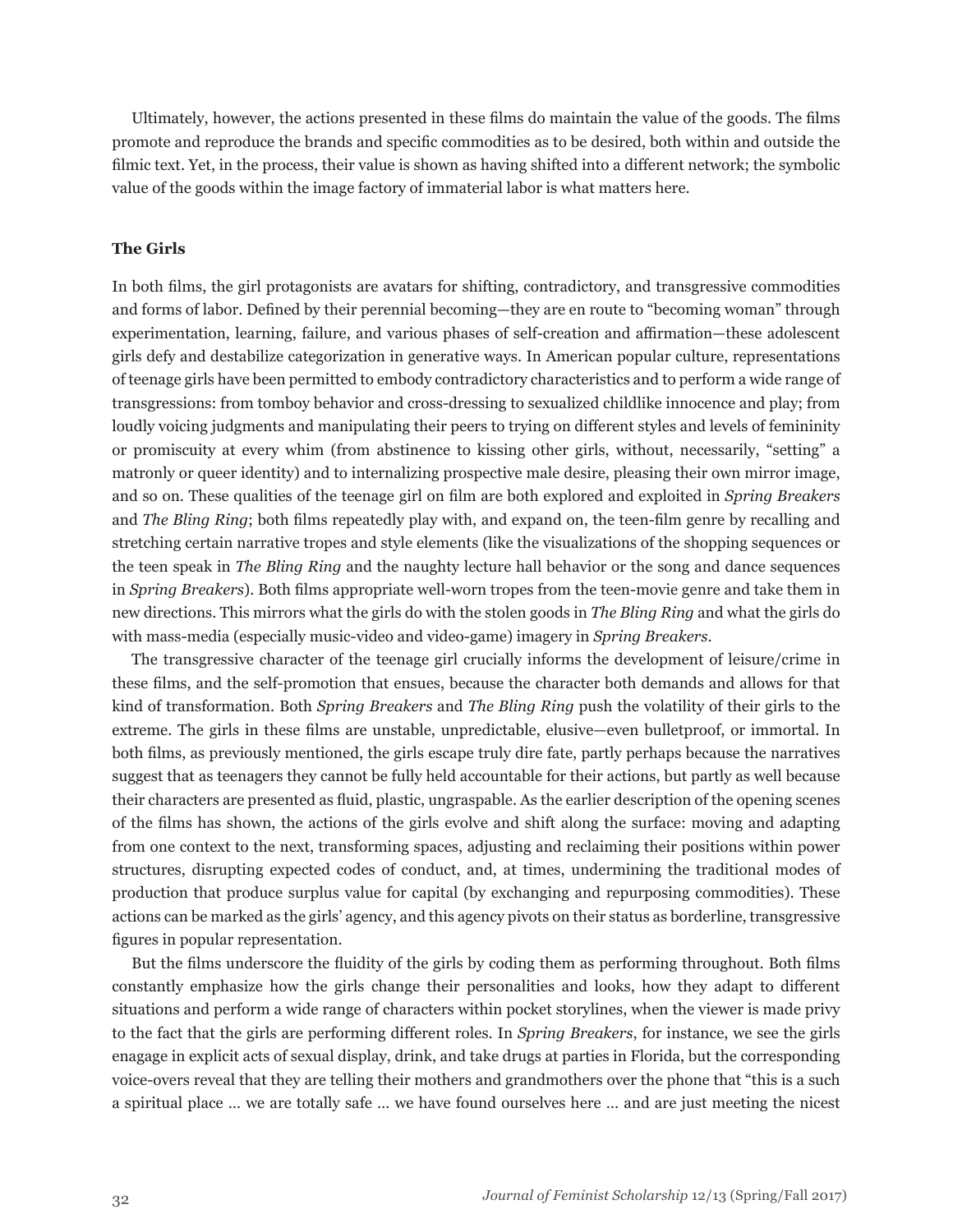of people." This juxtaposition of performances (the one marking the other as a performance and vice versa) is remarkable because it reappropriates the girls' sexual objectification as one set, which is framed by their own terms and within their own framework. As Ayesha A. Siddiqi argues, "their bodies aren't a vulnerability…. They wear their sexuality like their candy necklaces and stuffed-animal backpacks, with a casual wryness" (Siddiqi 2013). The girls move from university lectures and Bible readings to tourist buses and scooters to briefly being prisoners in jail, and easily adjust their personas to whatever the context requires. They appropriate hip hop and rap culture at will, singing and dancing to the sexually charged lyrics of a Nelly or Britney Spears song in unison. In scenes with Alien, they repeatedly turn the gun on him, moving from passive to active, from instigator to fantasy, from subject to object, and back again, within seconds. These shifting performances mark the volatility and precariousness of the teen-girl condition in late capitalism and, at the same time, highlight the girl's ability to adapt and control her performance to achieve a specific outcome, as though this is precisely her agency within the system. The films appear to suggest that the same characteristic that capitalism emphasizes to instrumentalize the girls for its own purpose (their performance of immaterial labor) can provide them with a way to subvert the restrictions that capitalism places on their roles and lives.

The girls in *The Bling Ring* also shift their performances constantly. They rap along to hip hop in their cars, call each other "bitch," "slut," and "whore" as cute little nicknames, and voice their sincere aspirations to emulate their idols, Audrina Patridge and Lindsay Lohan, one minute, and the next express their sincere (less or equally, and does it even matter?) desires "to run a country someday" in an interview with *Vanity Fair*. In the same interview, the girls insist they want to become like the characters on MTV's *The Hills*, to intern at *Vogue*, maybe get a modelling contract or a reality show—earn money by just being on TV (a rich, composite example of hypercommodified immaterial labor in and of itself). And they ultimately achieve this, by shifting and adjusting their performance of femininity along the surface and simply slotting "next" into place, as though they were answering what Alison Hearn calls the capitalist "insert yourself here" invitation posed by reality programs, or reacting to the "How to Be More like Lindsay" articles in women's magazines or to the Pottery Barn and Ikea catalogues (Hearn 2010, 67–68). This reveals, perhaps, that the girls identify with images/representations of themselves (with their own symbolic value) above all else, but it also marks their successful ingenuity (the teens in *The Bling Ring* do become famous, both within and outside the text) as subjects capable enough to claim their own desired image.

The aesthetics of both films set the stage for such insertions, figuring the girls' surroundings as all surface, marked by mass media and stripped of content. Both films employ limited palettes. Beige and pastels mark the bland, repetitive interiors, in the style of Ikea and Pottery Barn, of the suburban houses in *The Bling Ring*, while the intensely saturated Skittles- and Starburst-colored neons in *Spring Breakers* bear a striking resemblance to the party scenes in hip hop videos and/or the bright monochromatic colors of computer games. Both films employ a wide variety of stocks and filters, and editing that knows no clear, linear progression: the succession of scenes instead creates cyclical rhythms and repetitions through endless dialogue and visual loops, subjecting viewers to the same glimmering images of the girls trying on clothes, the same hovering distant security camera or removed points of view, over and over again. The scenes are upheld by electronic pop or dance music that hypnotizes bombastically on the soundtrack, with its synthetic auto-tuned sound textures and sampled hip hop beats. These films look and feel like music videos, like YouTube playlists, like Facebook or Instagram feeds, like remixes and mash-ups, like the flipping of pages in catalogues and magazines. *The Bling Ring* literally inserts images from TMZ, Facebook pages, news, and surveillance and reality-television-style footage in between its scenes. Our eyes move swiftly from shot to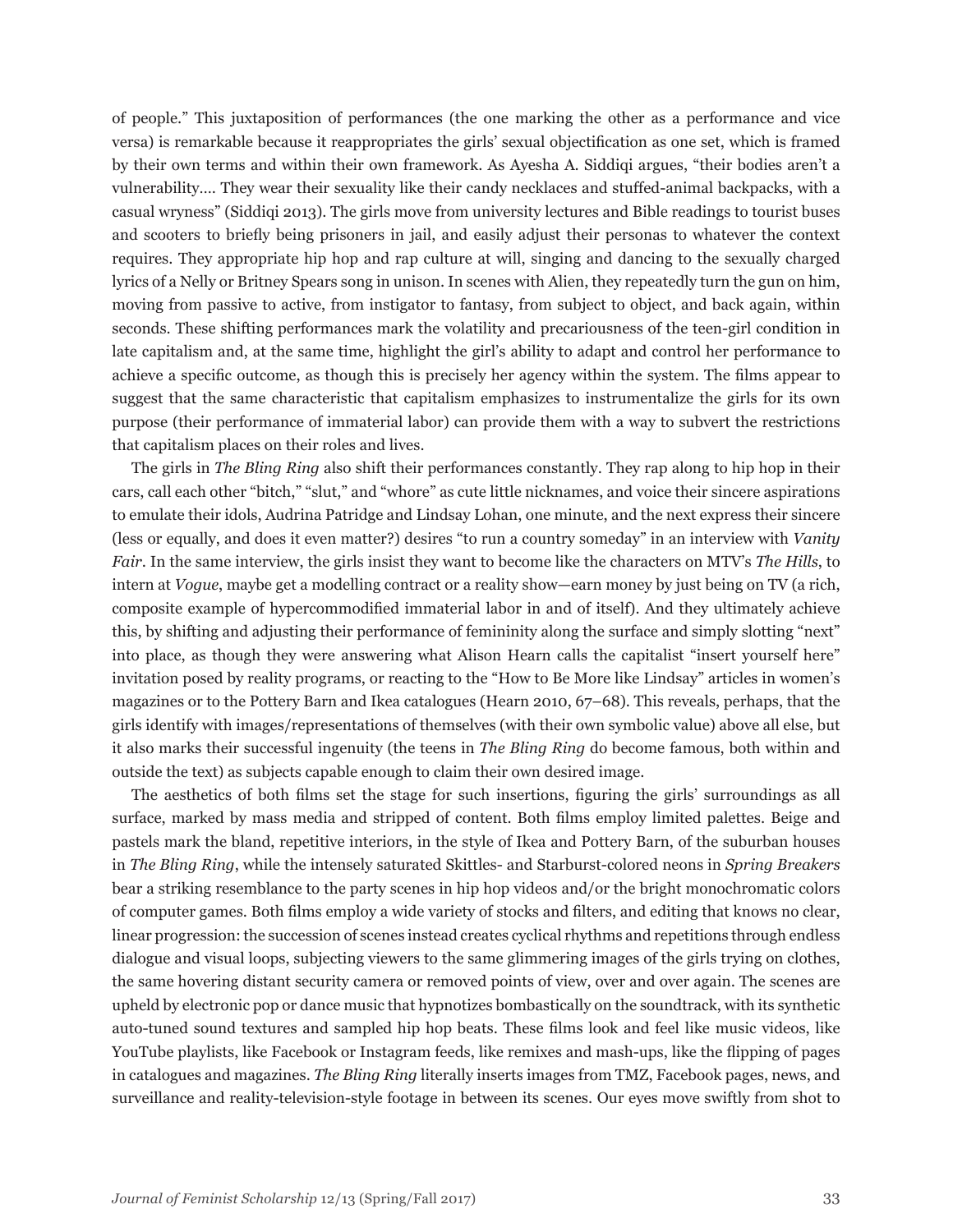shot, barely skimming the advertisements, the neon signs, the mobile screens, the flicking of channels, and the countless social-network pages that come our way. The style of the films, with their layering of screens upon screens, textures upon textures, media type upon media type, visually conveys a mediated form of the same ideas of excess, superficiality, flatness, transgression, malleability, plasticity, and flux that are associated with the girls, the commodities, and the leisure/crime in the narratives.

The teen girl protagonists are represented here as individuals; they are introduced as subjects, actively present in the enunciation of their specific desires and individual identities, and taking up individual performances on the films' stages. But they are also simply not there; they are removed, held at a distance by the layers of image. They are all one and the same in their mimesis: anonymous, collective, replaceable, mere bodies to be dressed up in guns, bikinis, and balaclavas, mere "teenage girls" to be inserted into a celebrity lifestyle. They are like the commodities they pursue in the sense that as soon as they venture off alone, or no longer take up their place in a network defined by immaterial labor (where symbolic value takes precedence above all else), they promptly disappear from view. When Faith and Cotty leave Florida independently, they are not seen or heard from again. The bus that takes them away, out of the spring break world, drives them into obscurity. Likewise, without the collective, or a network fuelled by media attention, the members of *The Bling Ring* lose their visibility; Marc is promptly unfriended by Rebecca on Facebook and only Nicki, now the subject of media attention, remains "seen" in the end.

The volatility of the representations of these girls, however, runs both ways. Nothing "sticks" to their performance: no gender, no sexuality, no ethnic or class coding, no criminal behavior (even burglary, street crime, drug crime, or violence and murder) can touch, mark, or set them. The representation of the privileged white, middle class, American teenage girl here becomes, in essence, a performative plastic vessel that can both carry and absolve anything, or, to put it differently, a vessel that can briefly carry a performance but into which everything else just simply disappears. The girls appropriate and discard black hip hop and R&B culture without consequence, and any sexual deviancy or the criminality of actions can simply be shaken off, to dissipate in thin air. It is crucial to note the deeply troubling racial dynamic at play in the films. It is because of their whiteness, and the films' consistent coding of the girls as white (the limited palette in *The Bling Ring* reduces all color to middle-class pale pastels, while the black light and sun-kissed saturation in *Spring Breakers* either equalizes all tanned skin or brightens whiteness through ultraviolet light), that the girls seem to get away with this behavior. Importantly, this plays out at the level of the casting in both films as well. Lest we forget, Selena Gomez is half Mexican, Vanessa Hudgens is half Filipina, and the actress who plays Rebecca in *The Bling Ring*, Katie Chang, is half Korean; yet within these films they are characterized as white middle-class girls because they are represented as such. From another direction, it is interesting to note that it is the clean teen princesses—Vanessa Hudgens, Selena Gomez, and Ashley Benson, of previous Disney and ABC Family fame, and Emma Watson, known for her role as Hermione in the *Harry Potter* series—that we encounter here, so easily transposed onto seductive, unpredictable, and manipulative teen girl bodies. The films play with this layered coding, using it to their advantage and reappropriating it in terms of the girls' agency, but at the same time upholding those very same racial and ethnic divisions the actors' identities evoke. It is highly doubtful that either tale, were it to feature black or Latina girls explicitly, would play out in the same way.

The precarious, perpetual mobility and fragmentation implied by all this slip-sliding, transgression, and shape-shifting (the girls are always both and neither, they are all and not a single one, they are always moving towards, never entirely set or graspable) may be read as nihilistic. The determined image of the teenage girl "in circulation" is overwhelming and difficult to pin down; she is everything and nothing at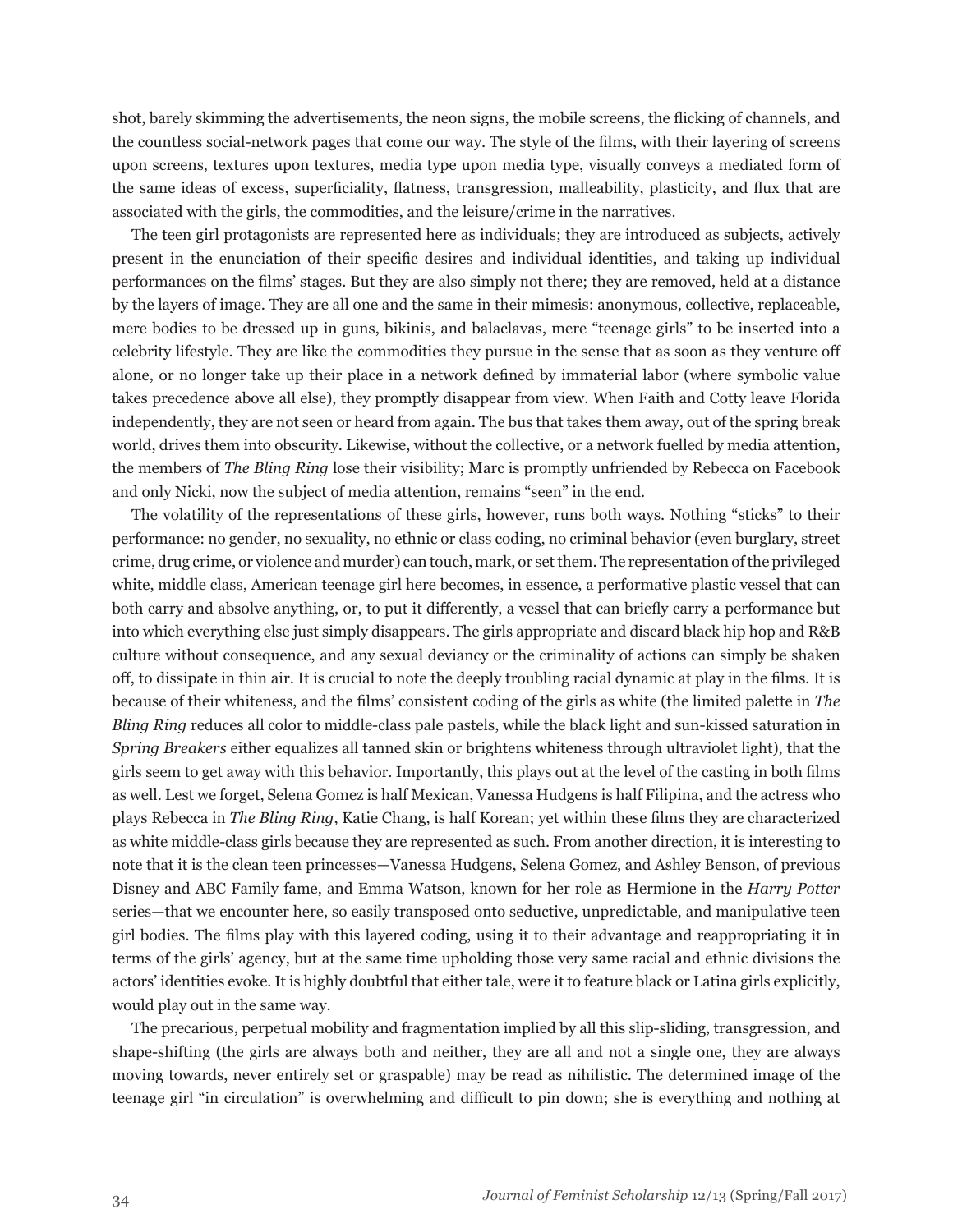once (again, both directors may well have been inspired by Tiqqun's conceptualization of the "Young-Girl" on this front). This too may at least partially explain why many reviewers and spectators were so put off by what they deemed to be cynical, empty, and shallow films. I, however, would be keen to reassert that *Spring Breakers* and *The Bling Ring*, though different, offer similar complex thoughts and self-reflexive negotiations on the relationship between performativity, immaterial labor, and the roles laid out for the commodity and (the representation of) the contemporary teenage girl. The films reveal the girl is the pivotal figure; by desiring what is and what, in turn, becomes desirable, she shapes the consumer market as much as she is subject or victim to it. Whether or not this allows her to become subversive, or radical enough to undermine the system, remains to be seen. Defining her in terms of plasticity may well be the first, fruitful step, as well as the attempt to revisit the potential of the performance. The very nature of the performance insists no one act can ever be the same, and it is here that transgression, ingenuity, fluidity, resistance, and agency reside. On top of that, these films promote collective female action and the emerging, evolving networks of exchange they navigate as the rightful alternative and the new ground to explore. Exciting and challenging films such as *Spring Breakers* and *The Bling Ring* may well be showing us the way.

#### **Notes**

The author wishes to express her sincerest thanks to the reviewers and her colleagues Niels van Doorn and Eva Sancho-Rodriguez for their kind and generous suggestions, and especially to the editors for their tremendously valuable input; many of their comments and suggestions found ground in my writing, and in my thoughts.

1. The quotes included here offer but a small selection of the reviews of *Spring Breakers* and *The Bling Ring* reviews accessed online through Rotten Tomatoes; many other reviews make similar points. For references see the bibliography. Jeff Beck's full review of *The Bling Ring*, originally published in *The Examiner* on September 16, 2013, can no longer found be online, but the quoted excerpt survives on Rotten Tomatoes at http://www.rottentomatoes.com/m/ the\_bling\_ring\_2013/reviews/ (accessed August 21, 2017).

2. Hardt has argued this both alone (Hardt 1999) and in his work with Antonio Negri (Hardt and Negri 2001). See also Lazzarato (1996, 2006) and Virno (2001a, 2001b, 2003).

3. Kathi Weeks (2007, 2011) traces two clear lineages to the term "affective labor" as it developed in critical theory between the late 1960s and the 1980s. The first is the socialist feminist effort to add a critical account of reproductive labor to the Marxist analysis of productive labor (which had defined labor as the manual and later office work of the late nineteenth and early twentieth centuries, mostly done by men) and the second Arlie Hochschild's discussion of the emotional labor of pink-collar service workers (1979, 1983). Both of these theories were feminist interventions in the Marxist analysis of work because their focus was to highlight the exploitation of all the unpaid female labor that sustained capital. This included domestic labor but also specifically reproductive labor, a notion that refers both to the literal reproduction of workers in the sense of producing children and the reproduction, through care and service, of emotions that maintain and provide the consistency of productive labor. This is where the term "affective labor" comes in, in the sense that—by extension—it is the type of work that focuses on the production of affects. Although Hardt and Negri conflate affective labor with immaterial labor a little too easily (and wrongly, I would argue, because in doing so they undermine the specific feminist origins of the concept of affective labor), in this article I draw on their broader category of immaterial labor (the more fitting label to describe our current, hypermediated times) while also trying to maintain the specifically feminist (and often unacknowledged) distinction of affective labor within immaterial labor.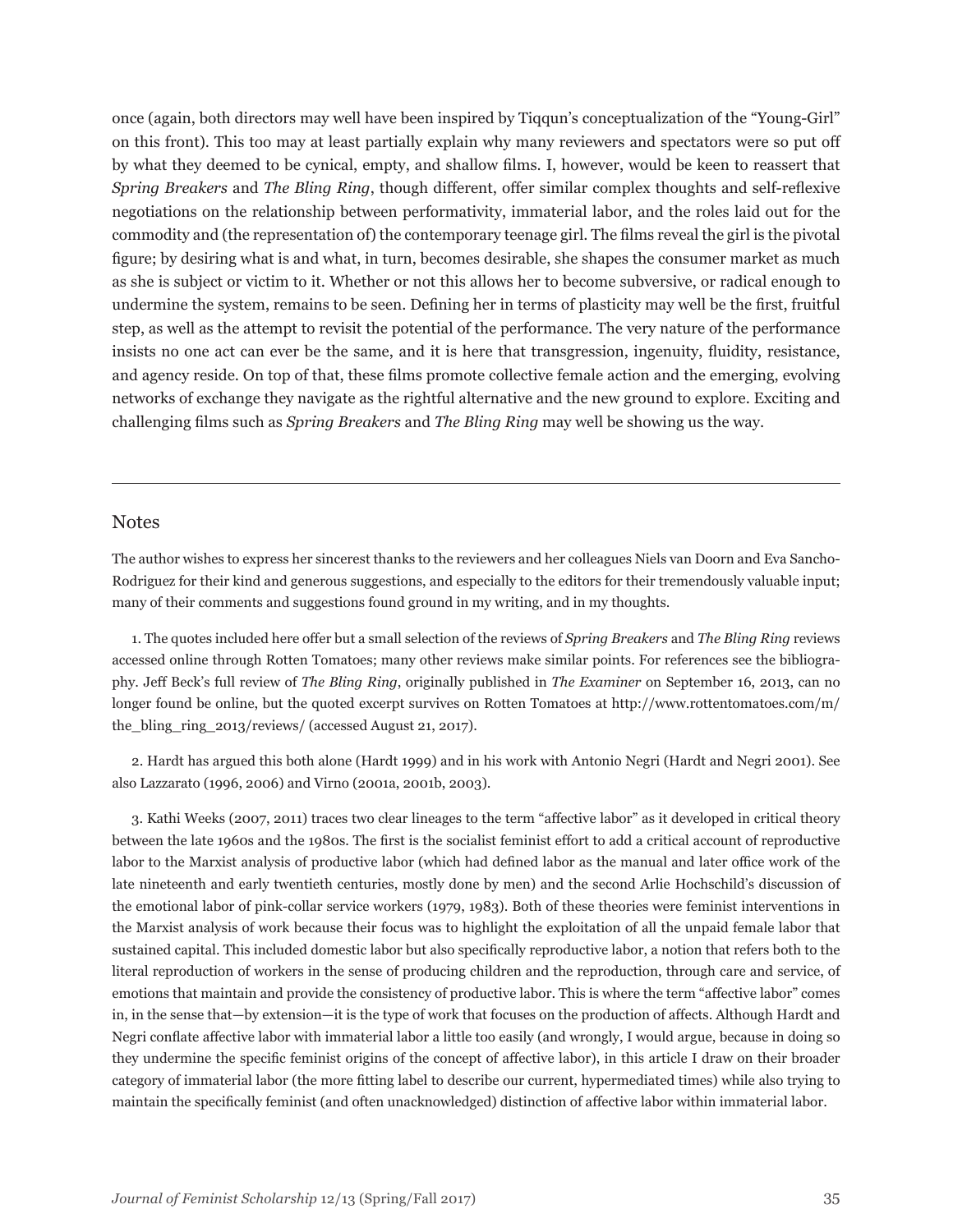4. Sarah Nicole Prickett (2013) recognizes a "quirkily individuated quartet" here, a familiar trope for narratives about girls and women, as seen in *Sex and the City*, *Little Women*, *The Craft*, *Girls*, and *Pretty Little Liars*, to name but a few. It is important to understand that both films appear to acknowledge and play with such familiar tropes throughout.

#### References

Anderson, Melissa. 2013. "We'll Always Have Paris." *Artforum*, June 12.

- Corliss, Richard. 2012. "*Spring Breakers*: Disney Channel Girls Gone Wild." *Time*, September 7.
- Crary, Jonathan. 2014. *24/7: Late Capitalism and the End of Sleep*. New York:Verso.
- Hanlon, John P. 2013. "Bikinis, Beaches and Bullets Enliven Shallow Cautionary Tale." *Breitbart*, March 22.
- Hardt, Michael. 1999. "Affective Labor." *boundary 2* 26 (2): 89–100.
- Hardt, Michael, and Antonio Negri. 2001. *Empire*. Cambridge, MA: Harvard University Press.
- Hearn, Alison Mary Virginia. 2010. "Reality Television, *The Hills* and the Limits of the Immaterial Labour Thesis." *tripleC: Communication, Capitalism & Critique* 8 (1): 60–76.
- Hochschild, Arlie Russell. 1979. "Emotion Work, Feeling Rules, and Social Structure." *American Journal of Sociology* 85 (3): 551–75.
- ———. 1983. *The Managed Heart: Commercialization of Human Feeling*. Berkeley: University of California Press.
- Lazzarato, Maurizio. 1996. "Immaterial Labor." In *Radical Thought in Italy: A Potential Politics*, edited by Paolo Virno and Michael Hardt, 133–47. Minneapolis: University of Minnesota Press.
- ———. 2006. "General Intellect: Towards an Inquiry into Immaterial Labour." Translated by Ed Emery. http://www. geocities.ws/immateriallabour/lazzarato-immaterial-labour.html. Accessed August 21, 2017.
- Lyles, Jeffrey. 2013. "The Bling Ring." *Lyles Movie Files*, November 14.
- Mulvey, Laura. 1975. "Visual Pleasure and Narrative Cinema." *Screen* 16 (3): 6–18.
- Power, Nina. 2009. *One Dimensional Woman*. London: Zero Books.
- Prickett, Sarah Nicole. 2013. "Introduction." *New Inquiry*, April 17.
- Sales, Nancy Jo. 2010. "The Suspects Wore Louboutins." *Vanity Fair*, February 3.
- Shaviro, Steven. 2004. Review of Paolo Virno's *A Grammar of the Multitude*. *Semiotext(e)*, October 29. http://semiotexte.com/?p=125. Accessed August 21, 2017.
- Siddiqi, Ayesha A. 2013. "Bikini, Kill." *New Inquiry*, April 17.
- Sinnerbrink, Robert. 2011a. "Re-enfranchising Film: Towards a Romantic Film-Philosophy." In *New Takes in Film-Philosophy*, edited by Havi Carel and Greg Tuck, 25-47. London: Palgrave Macmillan.
- ———. 2011b. *New Philosophies of Film: Thinking Images*. London: Bloomsbury.

Taubin, Amy. 2013. "For-ev-ah Young." *Artforum*, March 15.